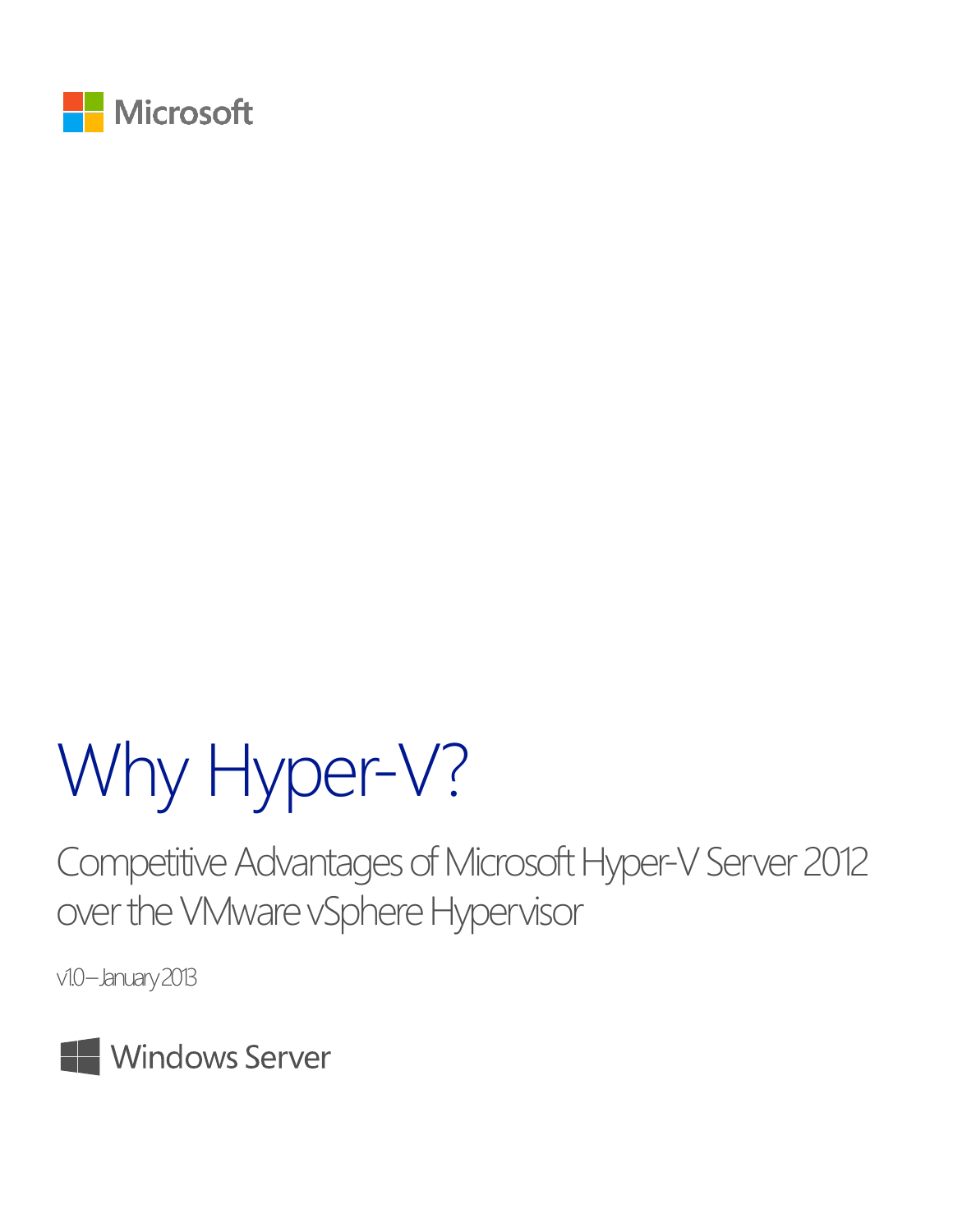# Table of contents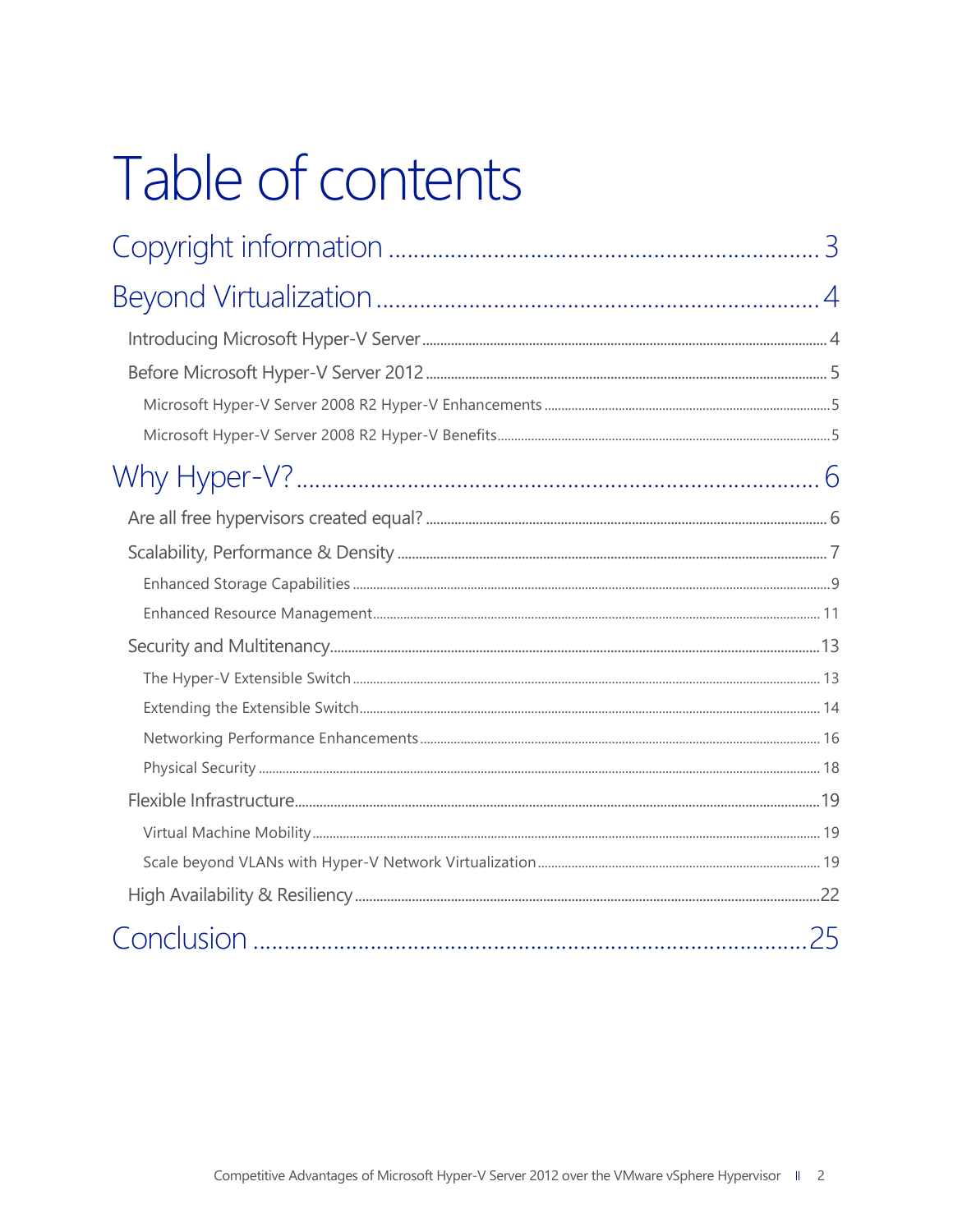# <span id="page-2-0"></span>Copyright information

© 2013 Microsoft Corporation. All rights reserved. This document is provided "as-is." Information and views expressed in this document, including URL and other Internet Web site references, may change without notice. You bear the risk of using it. This document does not provide you with any legal rights to any intellectual property in any Microsoft product. You may copy and use this document for your internal, reference purposes. You may modify this document for your internal, reference purposes.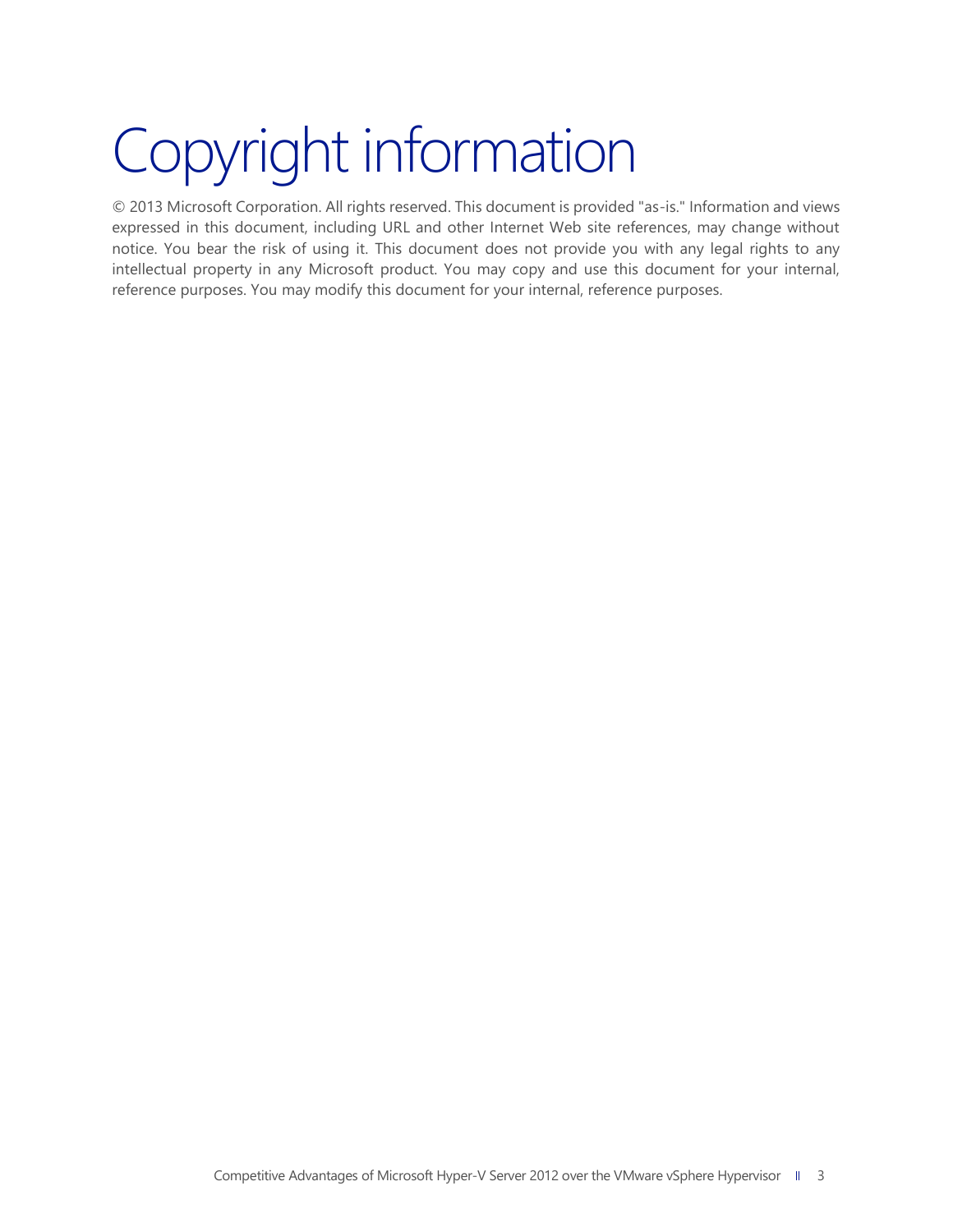# <span id="page-3-0"></span>Beyond Virtualization

Server virtualization has evolved over the past few years from a nascent technology, into a mature IT feature. In the process, businesses of all sizes have begun taking advantage of its power to meet shifting business needs. By virtualizing their workloads, organizations can control and cut costs while improving the scalability, flexibility, and reach of IT systems.

With these advances, however, comes the realization that virtualization by itself does not allow organizations to build or take advantage of cloud services, which are assuming an ever-growing role in the execution of business tasks.

First introduced as part of Windows Server 2008, expanded and enhanced in Windows Server 2008 R2, and enhanced still further with Windows Server 2012, Hyper-V provides organizations with a tool for optimizing server hardware investments by consolidating multiple server roles as separate virtual machines running on a single physical host machine.

## <span id="page-3-1"></span>Introducing Microsoft Hyper-V Server

In addition to the Hyper-V role found within Windows Server, Microsoft also released a separate edition of Hyper-V, namely, Microsoft Hyper-V Server. Microsoft Hyper-V Server is a hypervisor-based server virtualization product that enables organizations to consolidate workloads, improving server utilization and reduce costs. Microsoft Hyper-V Server is a dedicated, no-cost, standalone product that contains the hypervisor, Windows Server driver model, virtualization capabilities, and supporting components such as failover clustering, but does not contain the robust set of features and roles that the full Windows Server operating system has. As a result, Microsoft Hyper-V Server has a small footprint and minimal overhead.

| 昌                                                                                                                                       | <b>Add Roles and Features Wizard</b>                                                                                                                                                                                                                                                                                                                                                                                                                                                                                                                                                                                                                                          | $  \infty$                                                                                                                                                                                                                                        | 恳                                                                                                                                       | <b>Add Roles and Features Wizard</b>                                                                                                                                            | $  \mathbf{x}$                                                                                                                                                                                                                                                                                                                                                                              |
|-----------------------------------------------------------------------------------------------------------------------------------------|-------------------------------------------------------------------------------------------------------------------------------------------------------------------------------------------------------------------------------------------------------------------------------------------------------------------------------------------------------------------------------------------------------------------------------------------------------------------------------------------------------------------------------------------------------------------------------------------------------------------------------------------------------------------------------|---------------------------------------------------------------------------------------------------------------------------------------------------------------------------------------------------------------------------------------------------|-----------------------------------------------------------------------------------------------------------------------------------------|---------------------------------------------------------------------------------------------------------------------------------------------------------------------------------|---------------------------------------------------------------------------------------------------------------------------------------------------------------------------------------------------------------------------------------------------------------------------------------------------------------------------------------------------------------------------------------------|
| Select server roles<br>Before You Beain<br>Installation Type<br>Server Selection<br>Server Roles<br>Features<br>Confirmation<br>Results | Select one or more roles to install on the selected server.<br>Roles<br>Active Directory Certificate Services<br>Active Directory Domain Services<br><b>Active Directory Federation Services</b><br>Active Directory Lightweight Directory Services<br>Active Directory Rights Management Services<br><b>Application Server</b><br>п<br>DHCP Server<br>DNS Server<br><b>Fax Server</b><br><b>File And Storage Services (Installed)</b><br>п<br>Hyper-V<br>Network Policy and Access Services<br><b>Print and Document Services</b><br><b>Remote Access</b><br>Remote Desktop Services<br>Volume Activation Services<br>Web Server (IIS)<br><b>Windows Deployment Services</b> | DESTINATION SERVER<br>CON-DEMO08 contoso local<br><b>Description</b><br>File and Storage Services includes<br>services that are always installed, as<br>well as functionality that you can<br>install to help manage file servers<br>and storage. | Select server roles<br>Before You Beain<br>Installation Type<br>Server Selection<br>Server Roles<br>Features<br>Confirmation<br>Results | Select one or more roles to install on the selected server.<br>Roles<br>D V File And Storage Services (Installed)<br>Hyper-V (Installed)<br>Remote Desktop Services (Installed) | <b>DESTINATION SERVER</b><br>CON-HYPER-VS.contoso.local<br><b>Description</b><br>Hyper-V provides the services that<br>you can use to create and manage<br>virtual machines and their resources.<br>Each virtual machine is a virtualized<br>computer system that operates in an<br>isolated execution environment. This<br>allows you to run multiple operating<br>systems simultaneously. |
|                                                                                                                                         | Windows Server Update Services                                                                                                                                                                                                                                                                                                                                                                                                                                                                                                                                                                                                                                                |                                                                                                                                                                                                                                                   |                                                                                                                                         |                                                                                                                                                                                 |                                                                                                                                                                                                                                                                                                                                                                                             |
|                                                                                                                                         | < Previous<br>Next >                                                                                                                                                                                                                                                                                                                                                                                                                                                                                                                                                                                                                                                          | Install<br>Cancel                                                                                                                                                                                                                                 |                                                                                                                                         | < Previous<br>Next >                                                                                                                                                            | Install<br>Cancel                                                                                                                                                                                                                                                                                                                                                                           |



One of the most common uses for Microsoft Hyper-V Server 2012 is in Virtual Desktop Infrastructure (VDI) environments. VDI allows a Windows client operating system to run on server-based virtual machines in the datacenter, which the user can access from a PC, thin client, or other client device. A full client environment is virtualized within a server-based hypervisor, centralizing users' desktops.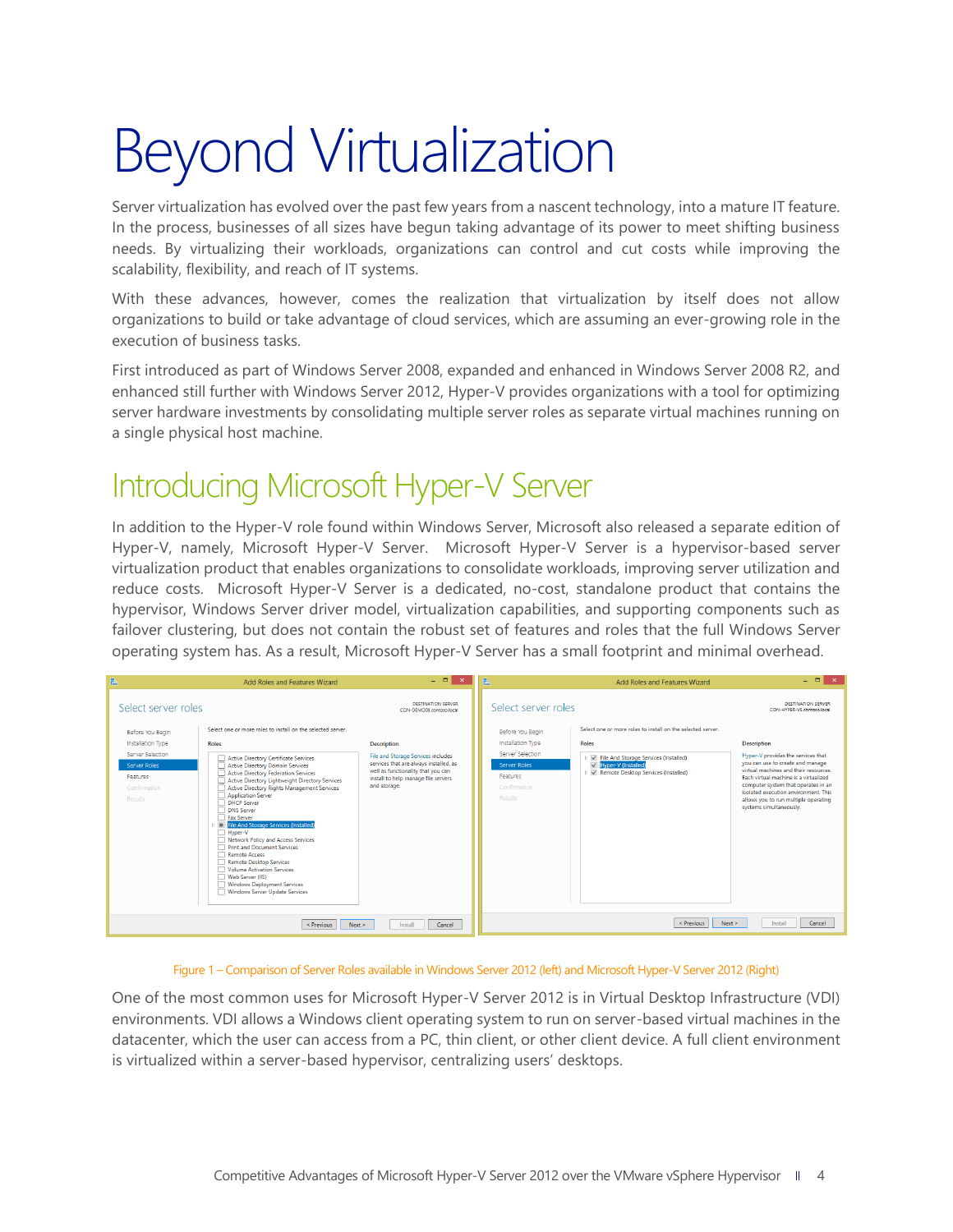By deploying VDI with Microsoft Hyper-V Server 2012, users will have seamless access to a rich, full fidelity Windows environment running in the data center, from any device. Microsoft Hyper-V Server 2012 also gives IT professionals a cost effective VDI solution with simplified administration, flexible storage options, and dynamic allocation of resources.

It's important to note that Microsoft Hyper-V Server 2012 doesn't include any Guest Operating System licenses. Customers who wish to download and use Microsoft Hyper-V Server 2012 for their key workloads will need to license their virtualized workloads accordingly. For customers who have existing investments in Windows Server, either current, or legacy, these licenses could be reassigned onto the new Hyper-V Server 2012 hosts. More information on Windows Server 2012 licensing can be found here: [http://www.microsoft.com/licensing/about-licensing/windowsserver2012.aspx.](http://www.microsoft.com/licensing/about-licensing/windowsserver2012.aspx) Hyper-V Server 2012 is also a great virtualization platform for Linux, supporting a significant number of different Linux distributions.

## <span id="page-4-0"></span>Before Microsoft Hyper-V Server 2012

Let's first review the Hyper-V improvements that the earlier versions of Microsoft Hyper-V Server provide. Microsoft Hyper-V Server was first introduced in October 2008, significantly enhanced with the R2 update in August 2009, with additional capabilities being added with SP1 in February 2011.

### <span id="page-4-1"></span>Microsoft Hyper-V Server 2008 R2 Hyper-V Enhancements

With the launch of Microsoft Hyper-V Server 2008 R2, Microsoft introduced a number of compelling capabilities to help organizations reduce costs, whilst increasing agility and flexibility, all at no cost. Key features introduced included:

- **Live Migration** Enabling the movement of virtual machines (VMs) with no interruption or downtime
- **Cluster Shared Volumes** Highly scalable and flexible use of shared storage (SAN) for VMs
- **Processor Compatibility** Increase the Flexibility for Live Migration across hosts with differing CPU architectures
- **Hot Add Storage** Flexibly add or remove storage to and from VMs
- **Improved Virtual Networking Performance** Support for Jumbo Frames and Virtual Machine Queue (VMq)

With the addition of Service Pack 1 (SP1) for Microsoft Hyper-V Server 2008 R2, Microsoft introduced 2 new, key capabilities to help organizations realize even greater value from the platform:

- **Dynamic Memory** More efficient use of memory while maintaining consistent workload performance and scalability.
- **RemoteFX** Provided the richest virtualized Windows 7 experience for Virtual Desktop Infrastructure (VDI) deployments.

## <span id="page-4-2"></span>Microsoft Hyper-V Server 2008 R2 Hyper-V Benefits

With Microsoft Hyper-V Server R2, customers get a compelling solution for core virtualization scenarios; production server consolidation, dynamic data center, business continuity, Virtual Desktop Infrastructure (VDI), and test and development. Hyper-V provides customers with better flexibility with features like live migration and cluster shared volumes for storage flexibility. In the 2008 R2 release, Microsoft Hyper-V Server also delivered greater scalability with support for up to 64 logical processors and improved performance with support for dynamic memory and enhanced networking support.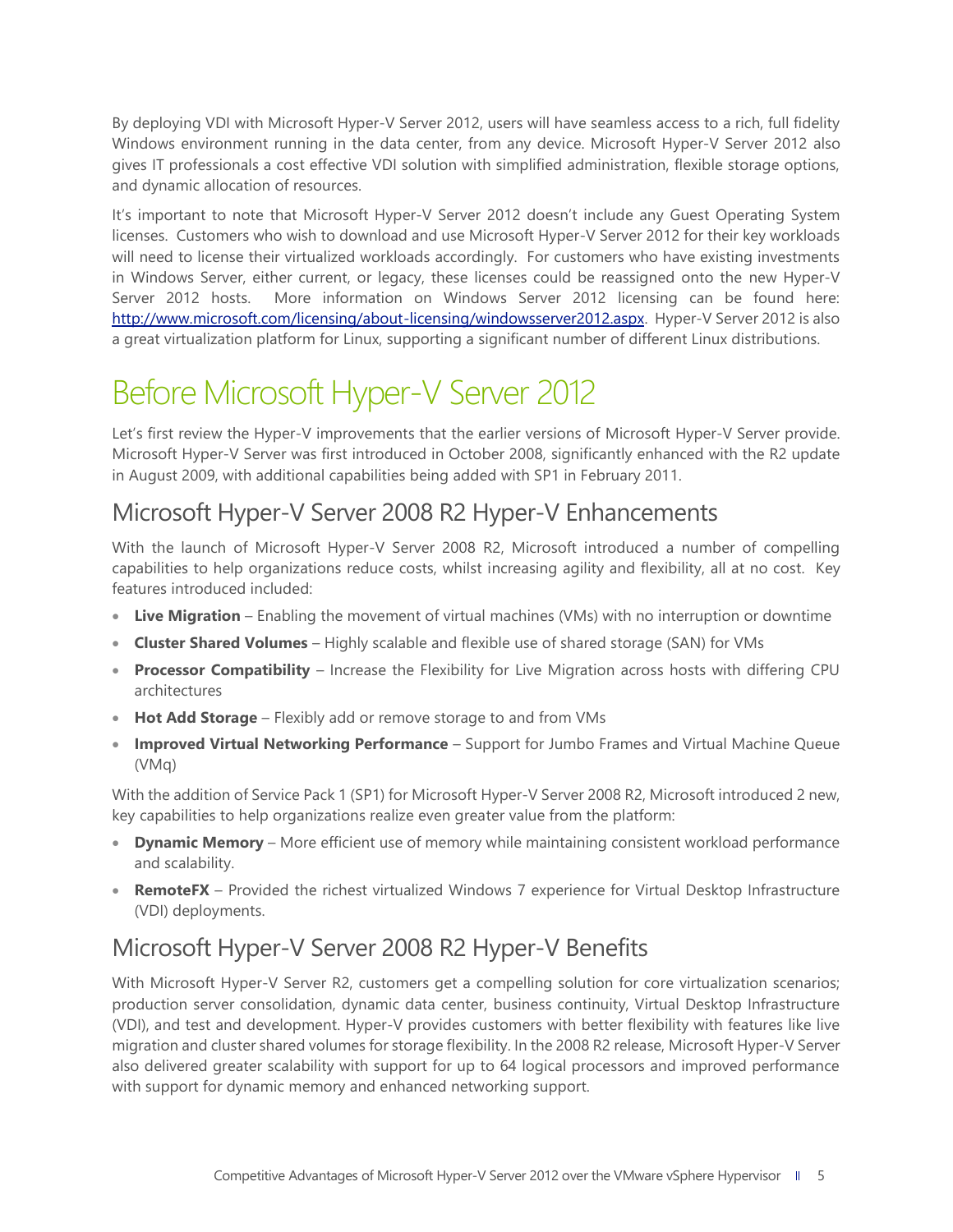# <span id="page-5-0"></span>Why Hyper-V?

Virtualization technologies help customers' lower costs and deliver greater agility and economies of scale. Either as a stand-alone product or an integrated part of Windows Server, Hyper-V is an incredibly compelling, feature-rich virtualization platform for today and the transformational opportunity with cloud computing.

With Hyper-V, it is now easier than ever for organizations to take advantage of the cost savings of virtualization, and make the optimum use of server hardware investments by consolidating multiple server roles as separate virtual machines that are running on a single physical machine. Customers can use Hyper-V to efficiently run multiple operating systems, Windows, Linux, and others, in parallel, on a single server. Microsoft Hyper-V Server 2012 extends this with more features, greater scalability and further inbuilt reliability mechanisms.

In the data center, on the desktop, and now in the cloud, the Microsoft virtualization platform, which is led by Hyper-V and management tools, simply makes more sense and offers better value for money when compared to the competition.

This paper will focus on comparing Microsoft Hyper-V Server 2012, with the standalone VMware vSphere Hypervisor, also known as ESXi, across 4 key areas:

- Scalability, Performance & Density
- Secure Multitenancy
- Flexible Infrastructure
- <span id="page-5-1"></span>High Availability & Resiliency

## Are all free hypervisors created equal?

As we outlined earlier, Microsoft Hyper-V Server 2012 does not contain the robust set of features and roles that the full Windows Server 2012 operating system has, however, from a pure Hyper-V perspective, Microsoft Hyper-V Server 2012 has feature parity with the feature set of Windows Server 2012 Hyper-V, meaning customers can take advantage of the same high levels of scalability and performance, and the rich feature set, without additional host system licensing costs. This means customers of all shapes and sizes, from the smallest SMB customers, to the largest enterprises, have access to the same rich feature set and long list of powerful capabilities that are in the box with Microsoft Hyper-V Server 2012.

This is a stark contrast to the free, standalone offering from VMware. The vSphere Hypervisor, sometimes known as ESXi, is positioned by VMware as the "simplest and easiest way to get started with virtualization for free. This free edition is a fully functional hypervisor that lets you virtualize your servers and run your applications in virtual machines in a matter of minutes", and has been designed to enable organizations to not only run multiple applications on a single server, but also reduce energy costs, ensure backup and recovery is simpler and more efficient, and unlock the ability to virtualize even the most mission-critical of workloads.

In reality however, the free VMware vSphere Hypervisor loses many of the features that exist in the paidfor vSphere editions. Customers lose agility, with no ability to move running workloads. Customers lose scalability, with host servers capped at 32GB of physical memory. Customers lose resiliency, with no high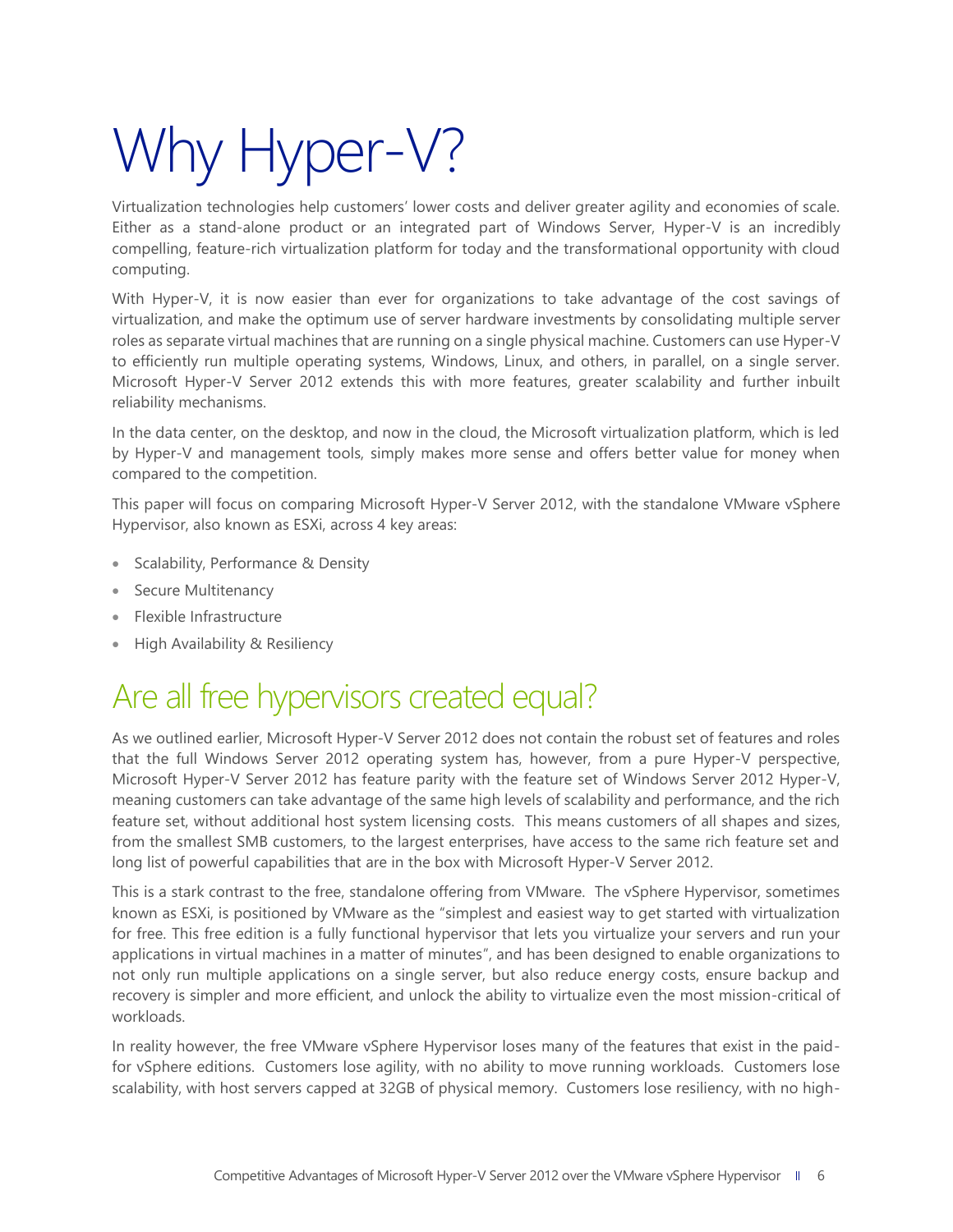availability for workloads. These are just three examples, and as we go forward in the report, we'll see there are a significant number of missing capabilities when compared with Microsoft Hyper-V Server 2012.

## <span id="page-6-0"></span>Scalability, Performance & Density

Microsoft Hyper-V Server 2008 R2 supported configuring virtual machines with a maximum of four virtual processors and up to 64 GB of memory. However, IT organizations increasingly want to use virtualization when they deploy mission-critical, tier-1 business applications. Large, demanding workloads such as online transaction processing (OLTP) databases and online transaction analysis (OLTA) solutions typically run on systems with 16 or more processors and demand large amounts of memory. For this class of workloads, more virtual processors and larger amounts of virtual machine memory are a core requirement.

Hyper-V Server 2012 greatly expands support for host processors and memory. New features include support for up to 64 virtual processors and 1TB of memory for Hyper-V guests, a new VHDX virtual hard disk format with larger disk capacity of up to 64 TB, and additional resiliency. These features help ensure that the virtualization infrastructure can support the configuration of large, high-performance virtual machines to support workloads that might need to scale up significantly.

|                | Resource              | Microsoft Hyper-V<br>Server 2008 R2 | Microsoft Hyper-V<br>Server 2012 | Improvement<br>Factor |
|----------------|-----------------------|-------------------------------------|----------------------------------|-----------------------|
| <b>Host</b>    | Logical Processors    | 64                                  | 320                              | 5x                    |
|                | Physical Memory       | 1TB                                 | 4TB                              | 4x                    |
|                | Virtual CPUs per Host | 512                                 | 2,048                            | 4x                    |
| <b>VM</b>      | Virtual CPUs per VM   | $\overline{4}$                      | 64                               | 16x                   |
|                | Memory per VM         | 64GB                                | 1TB                              | 16x                   |
|                | Active VMs per Host   | 384                                 | 1,024                            | $2.7\times$           |
|                | <b>Guest NUMA</b>     | <b>No</b>                           | <b>Yes</b>                       | ٠                     |
| <b>Cluster</b> | Maximum Nodes         | 16                                  | 64                               | 4x                    |
|                | Maximum VMs           | 1,000                               | 8,000                            | $8\times$             |

These however, aren't the only improvements in Microsoft Hyper-V Server 2012, as you can see from the table below:

Significant improvements have been made across the board, with Microsoft Hyper-V Server 2012 now supporting increased cluster sizes, a significantly higher number of active virtual machines per host, and additionally, more advanced performance features such as in-guest Non-Uniform Memory Access (NUMA). This ensures customers can achieve the highest levels of scalability, performance and density for their mission-critical workloads.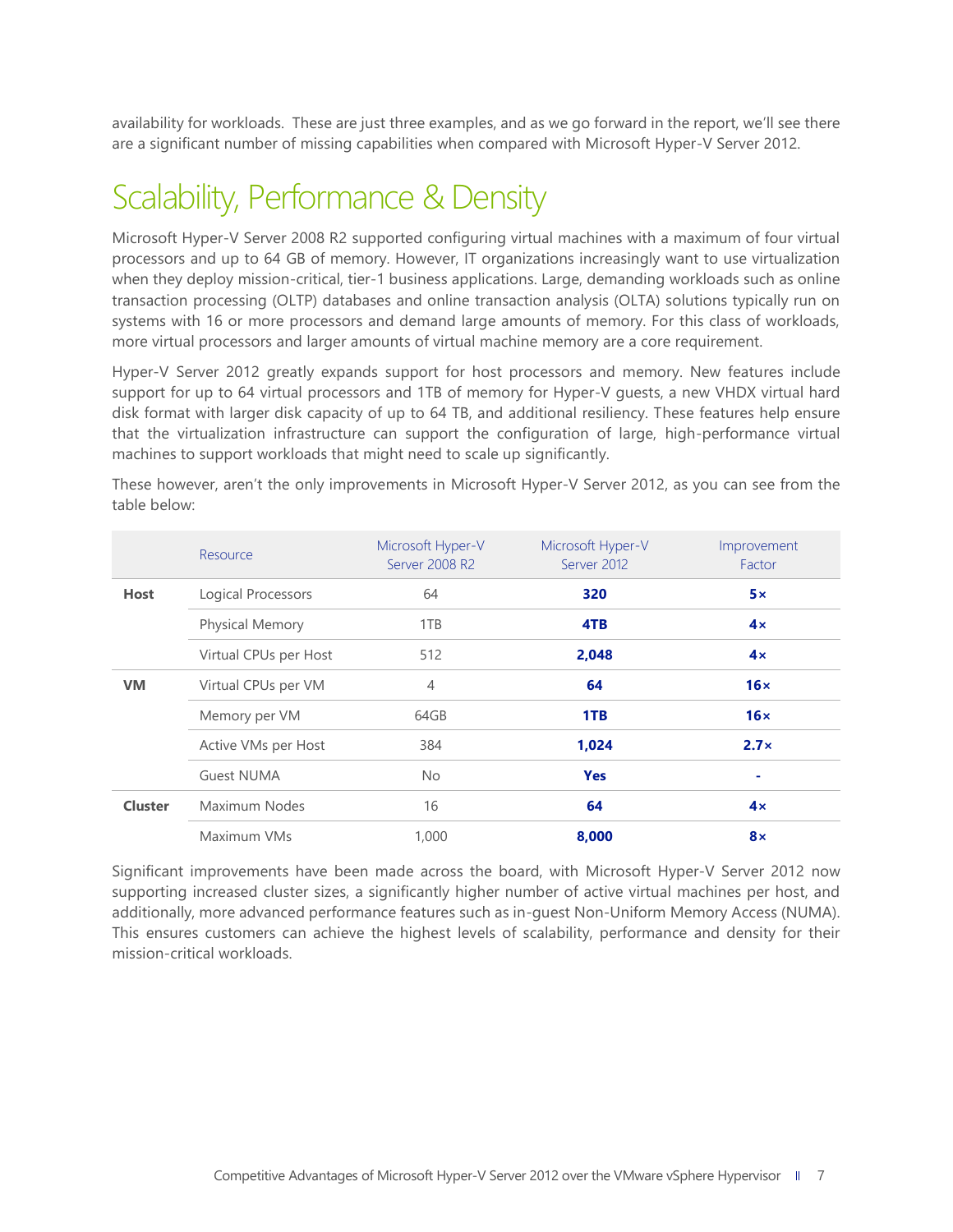#### How does VMware Compare?

The table below shows a comparison between Microsoft Hyper-V Server 2012, and the VMware vSphere Hypervisor.

|                | Resource               | Microsoft Hyper-V Server 2012 | VMware vSphere Hypervisor |
|----------------|------------------------|-------------------------------|---------------------------|
| <b>Host</b>    | Logical Processors     | 320                           | 160                       |
|                | <b>Physical Memory</b> | 4TB                           | 32GB                      |
|                | Virtual CPUs per Host  | 2,048                         | 2,048                     |
| <b>VM</b>      | Virtual CPUs per VM    | 64                            | 8                         |
|                | Memory per VM          | 1TB                           | 32GB                      |
|                | Active VMs per Host    | 1,024                         | 512                       |
|                | <b>Guest NUMA</b>      | <b>Yes</b>                    | Yes                       |
| <b>Cluster</b> | Maximum Nodes          | 64                            | N/A                       |
|                | Maximum VMs            | 8,000                         | N/A                       |

The table shows that Microsoft Hyper-V Server 2012 offers significantly greater scale across Host, VM and Cluster when compared with the VMware vSphere Hypervisor. As we mentioned, VMware positions the vSphere Hypervisor as simple, entry-level solution designed to allow users to experience the benefits of VMware's virtualization platform at no cost, however on closer examination, certain restrictions are imposed which prevent customers utilizing the solution at scale, meaning customers have to purchase, at significant cost, one of the more advanced vSphere editions. Examples of this include the capping of physical memory on the vSphere Hypervisor to 32GB, limiting scalability, and subsequently maximum virtual machine memory size as a result. This 32GB limitation isn't just a soft limitation, where the hypervisor simply won't use more than 32GB if you have more in the host. On the contrary, it's a hard, physical block, with the vSphere Hypervisor unable to accept the free license key if the host has greater than 32GB of memory. Microsoft Hyper-V Server 2012 has no such restrictions or blocks.

Since the launch of vSphere 5.0, in 2011, VMware has regularly discussed the inclusion of 32 virtual processors within a virtual machine, yet this was exclusive to the Enterprise Plus edition of vSphere, and not the vSphere Hypervisor, vSphere 5.0 Essentials, Essentials Plus, Standard, and Enterprise editions, which were all capped at 8 virtual processors per virtual machine. With vSphere 5.1 however, the Enterprise edition can now support VMs with up to 32 vCPUs, and the Enterprise Plus edition, 64 vCPUs. The vSphere Hypervisor however, is still capped at 8 vCPUs. Compare this with Microsoft Hyper-V Server 2012, which, with support for 64 vCPUs in the box, enables customers to run the most demanding of their workloads without additional costs or edition upgrades. The table also shows that Microsoft Hyper-V Server 2012 delivers up to 1TB of memory to an individual virtual machine. When compared with VMware, due to the fact that the vSphere Hypervisor is physically capped at 32GB memory, this significantly restricts the amount of memory that a VM can actually utilize. From an individual host perspective, Hyper-V also supports double the number of active virtual machines per host customers can realize even greater levels of density for their key workloads, whilst achieving a better return on investment.

Whilst virtualization itself is an incredibly important aspect within the datacenter, resiliency and high availability of workloads is of equal importance. The inclusion of Failover Clustering with Microsoft Hyper-V Server 2012 enables customers to achieve massive scale with an unparalleled number of nodes within a cluster, and virtual machines per cluster. Unfortunately, the VMware vSphere Hypervisor alone doesn't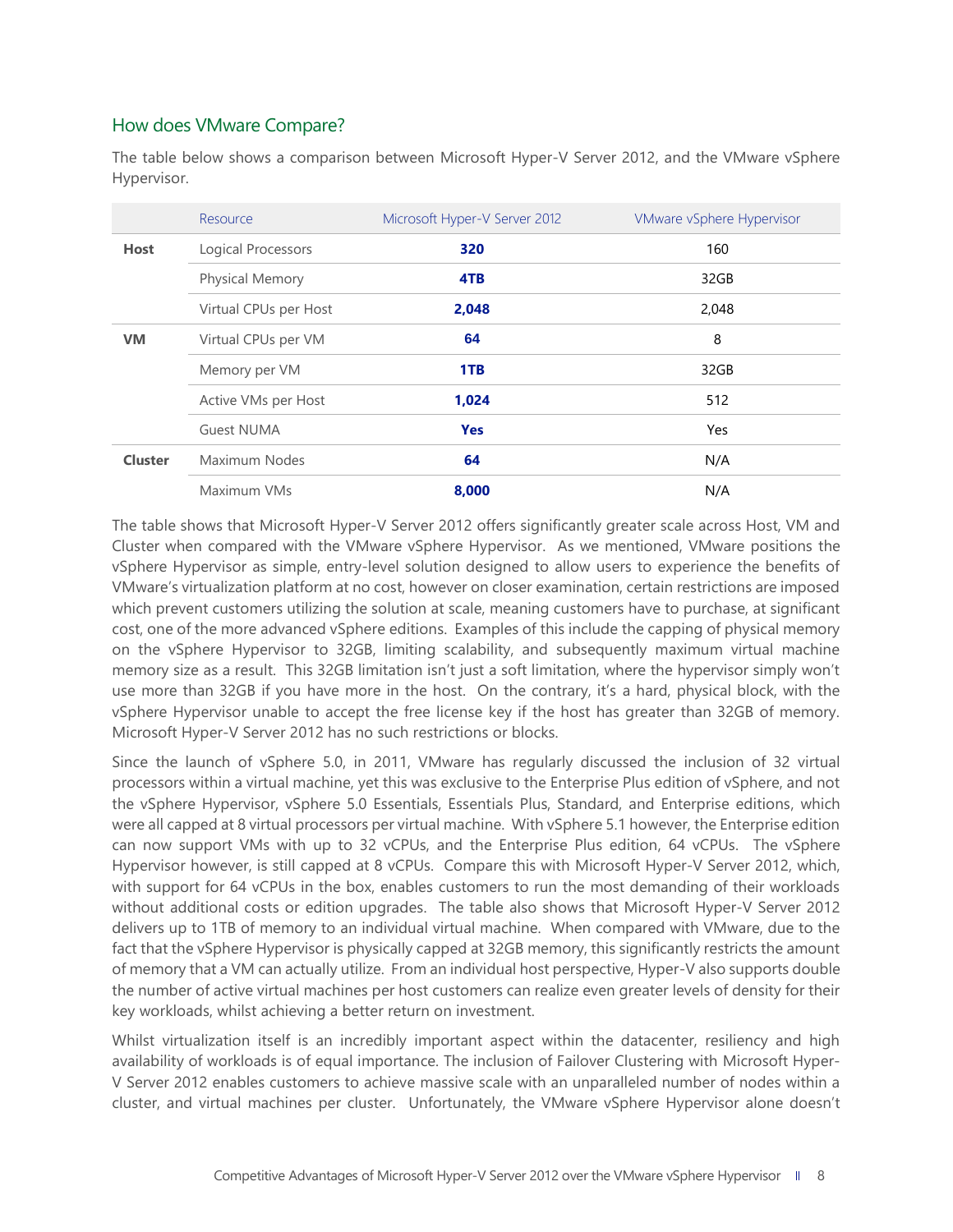provide any high availability, or resiliency features, and customers must purchase vSphere 5.1 to unlock these features, and even then, cluster sizes are restricted to only 32 nodes, and 4,000 virtual machines per cluster, which is considerably smaller than the 64 nodes, and 8,000 VMs supported by Microsoft Hyper-V Server 2012.

## <span id="page-8-0"></span>Enhanced Storage Capabilities

Microsoft Hyper-V Server 2012 also introduces a number of enhanced storage capabilities to support the most intensive, mission-critical of workloads. These capabilities include:

- **Virtual Fiber Channel** Enables virtual machines to integrate directly into Fiber Channel Storage Area Networks (SAN), unlocking scenarios such as fiber channel-based Hyper-V Guest Clusters.
- **Support for 4-KB Disk Sectors in Hyper-V Virtual Disks.** Support for 4,000-byte (4-KB) disk sectors lets customers take advantage of the emerging innovation in storage hardware that provides increased capacity and reliability.
- **New Virtual Hard Disk Format.** This new format, called VHDX, is designed to better handle current and future workloads and addresses the technological demands of an enterprise's evolving needs by increasing storage capacity, protecting data, improving quality performance on 4-KB disks, and providing additional operation-enhancing features. The maximum size of a VHDX file is 64TB.
- **Offloaded Data Transfer (ODX).** With Offloaded Data Transfer support, the Hyper-V host CPUs can concentrate on the processing needs of the application and offload storage-related tasks to the SAN, increasing performance.
- **Boot from USB Disk**. With its reduced footprint, Microsoft Hyper-V Server 2012 supports installation to USB media, providing more deployment flexibility, especially in scenarios such as diskless servers.
- **Storage Spaces**. Storage Spaces transform SAS & SATA disks into storage pools, from which logical disks, or Storage Spaces, can then be provisioned. These Storage Spaces can be given different levels of resiliency and performance, can be thinly or fully provisioned, and support advanced features such as trim provisioning. Storage Spaces enable you to deliver a new category of highly capable storage solutions to all Windows customer segments at a dramatically lower price point. At the same time, you can maximize your operations by leveraging commodity storage to supply high-performance and feature-rich storage to servers, clusters, and applications alike.

| Capability                            | Microsoft Hyper-V Server 2012 | VMware vSphere Hypervisor |
|---------------------------------------|-------------------------------|---------------------------|
| <b>Virtual Fiber Channel</b>          | <b>Yes</b>                    | Yes                       |
| 3rd Party Multipathing (MPIO)         | <b>Yes</b>                    | No                        |
| <b>Native 4-KB Disk Support</b>       | <b>Yes</b>                    | No.                       |
| <b>Maximum Virtual Disk Size</b>      | <b>64TB VHDX</b>              | 2TB VMDK                  |
| <b>Maximum Pass Through Disk Size</b> | $256TB+$                      | 64TB                      |
| <b>Offloaded Data Transfer</b>        | <b>Yes</b>                    | No                        |
| <b>Boot from USB Disk</b>             | <b>Yes</b>                    | Yes                       |
| <b>Storage Pooling</b>                | <b>Yes</b>                    | No                        |

#### How does VMware compare?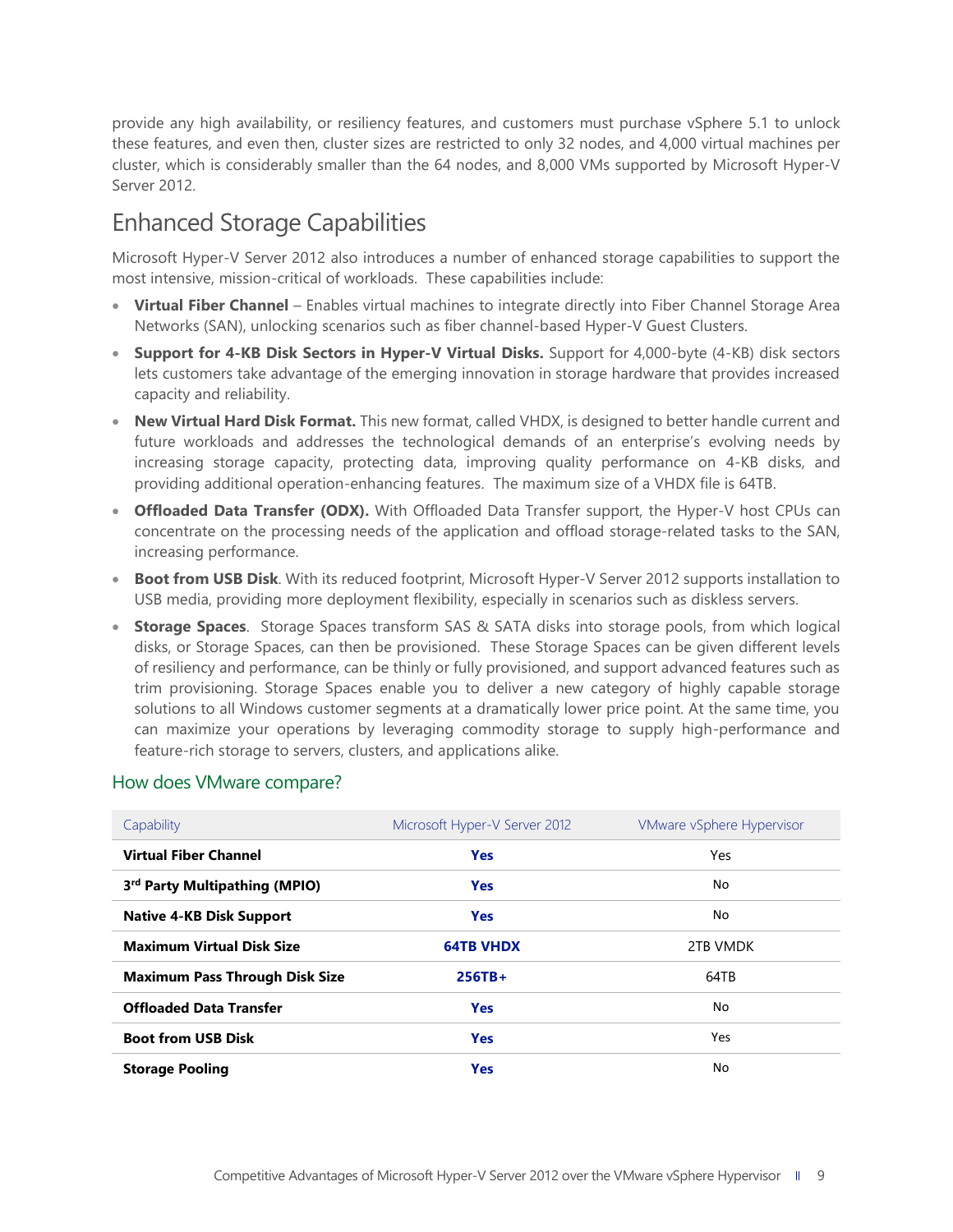As shown in the table, Microsoft Hyper-V Server 2012 provides a significant number of advantages over the vSphere Hypervisor. Customers building virtualized infrastructures today require the highest levels of availability and performance, and wish to maximize the investment in their chosen technologies to help drive their business forward. With Microsoft, the ability to utilize Device Specific Modules, also known as DSMs, produced by storage vendors, in conjunction with the Multipath I/O framework within Windows Server 2012 & Microsoft Hyper-V Server 2012, ensures that customers run their workloads on an optimized configuration from the start, as the storage vendor intended, providing the highest levels of performance and availability. This framework is built into the platform, at no cost. Unfortunately, the vSphere Hypervisor doesn't provide the ability to utilize these storage vendor specific optimizations, and in fact, only the Enterprise and Enterprise Plus editions of vSphere 5.1, through a feature known as 'vStorage APIs for Multipathing', provide this capability, meaning customers have to upgrade to higher, more costly editions in order to unlock the best performance from their storage investments.

When implementing a virtualized infrastructure, customers today look to the future to understand new technology trends and innovations that are coming down the line. One of those innovations is the rapidly emerging Advanced Format Disks, which have a 4KB physical sector size. These disks bring an increase in performance, and are natively supported by Microsoft Hyper-V Server 2012, but unfortunately, are not supported with the vSphere Hypervisor and vSphere 5.1, restricting future hardware upgrades.

As customers introduce larger, more powerful workloads into their virtual environments, the amount of data associated with these workloads, over time, will grow. Fortunately, Microsoft Hyper-V Server 2012 supports the creation of virtual disks, quickly and efficiently, of up to 64 Terabytes (TB) in size, allowing huge databases, file repositories or document archives to be stored within individual disks.

|                          | Virtual Hard Disk Properties            | □     | x |
|--------------------------|-----------------------------------------|-------|---|
| General                  |                                         |       |   |
|                          |                                         |       |   |
| Format:                  | <b>VHDX</b>                             |       |   |
| Type:                    | Dynamically expanding virtual hard disk |       |   |
|                          |                                         |       |   |
| Location:                | E: WMs \CON-DEMO01                      |       |   |
| File Name:               | 64TB.vhdx                               |       |   |
| Current File Size:       | 820 MB                                  |       |   |
| Maximum Disk Size: 64 TB |                                         |       |   |
|                          |                                         |       |   |
|                          |                                         | Close |   |



Whilst VMware's proprietary file system, VMFS5, supports datastore sizes of 64TB, the Virtual Machine Disk Format (VMDK), is restricted to 2TB, meaning customers have to utilize the less flexible, less portable Raw Device Mappings (RDMs). If customers do choose to implement RDMs, 64TB is the maximum supported size, however with Microsoft Hyper-V Server 2012, there are no specific maximum limits on the size of a pass through disk. The maximum size of a physical disk attached to a virtual machine is ultimately determined by what the guest operating system supports, with more recent Windows Server operating systems supporting individual disk sizes of over 256TB. This ensures that the largest data-driven workloads can be virtualized on Hyper-V with ease.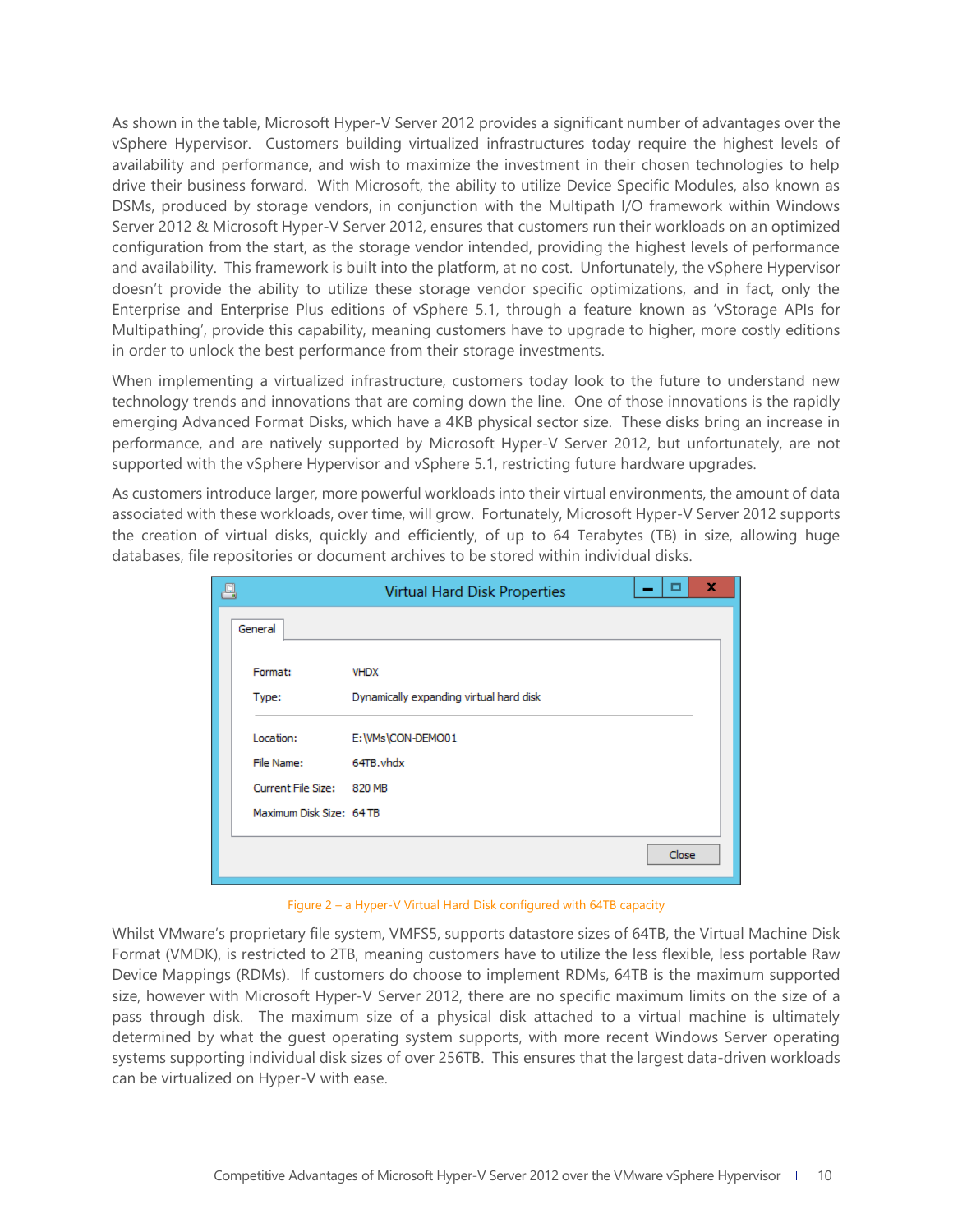We mentioned earlier, a capability known as  $3<sup>rd</sup>$  Party Multipathing, and how this enables customers to optimize their Host-to-SAN integration and connectivity, maximizing their investment in both of these key elements of the virtualized infrastructure, and providing the highest levels of performance and availability for their critical workloads. Offloaded Data Transfer (ODX), a key capability of Microsoft Hyper-V Server 2012, is another of those features that enables organizations to maximize their investment in their current technologies. By integrating Microsoft Hyper-V Server 2012 with an ODX-capable storage array, many of the storage-related tasks that would normally use valuable CPU and network resources on the Hyper-V hosts, are offloaded to the array itself, executing much faster, increasing performance significantly, and unlocking extra resources on the hosts themselves. VMware offer a similar capability, known as vStorage APIs for Array Integration, VAAI, but unfortunately, this capability is only available in the Enterprise and Enterprise Plus editions of vSphere 5.1, meaning customers, again, have to upgrade to higher editions to achieve higher performance from their hardware investments.

Both Microsoft Hyper-V Server 2012 and the VMware vSphere Hypervisor support deployment to USB media, to unlock scenarios such as diskless servers, but for organizations who do wish to retain disks, either spinning or flash-based, inside their hypervisor hosts, Microsoft Hyper-V Server 2012, with Storage Spaces, has significant advantages over the VMware vSphere Hypervisor. Storage Spaces will enable a customer to maximize their investment in their hardware by transforming those disks into a storage pool, and from there, provision Storage Spaces on which the Hyper-V VMs can run. These Storage Spaces can be thinly provisioned to help maximize utilization, and can use mirroring or parity to increase resiliency. Also, with trim provisioning, when a large file gets deleted from one of the VMs, the VMs communicate this to the host and the host down to Storage Spaces and Spaces will automatically reclaim this storage and assign it to other disks within the same pool or other pools. So you are optimizing storage utilization with ondemand provisioning and automated capacity reclamation. VMware provide nothing similar in the vSphere Hypervisor.

### <span id="page-10-0"></span>Enhanced Resource Management

Microsoft Hyper-V Server 2012 also introduces a number of enhanced resource management capabilities that include:

- **Dynamic Memory Improvements -** These improvements dramatically increase virtual machine consolidation ratios and improve reliability for restart operations that can lead to lower costs, especially in environments, such as VDI, that have many idle or low-load virtual machines.
- **Resource Metering -** Resource Metering provides the ability to track and report the amount of data that is transferred per IP address or virtual machine to help ensure accurate chargebacks.
- **Quality of Service -** QoS provides the ability to programmatically adhere to a service level agreement (SLA) by specifying the minimum bandwidth that is available to a virtual machine or a port. It prevents latency issues by allocating maximum bandwidth use for a virtual machine or port.
- **Data Center Bridging (DCB) -** DCB takes advantage of the latest innovations and reduces the cost and difficulty to maintain separate network, management, live migration and storage traffic by using a modern, converged 10-gigabit local area network (LAN).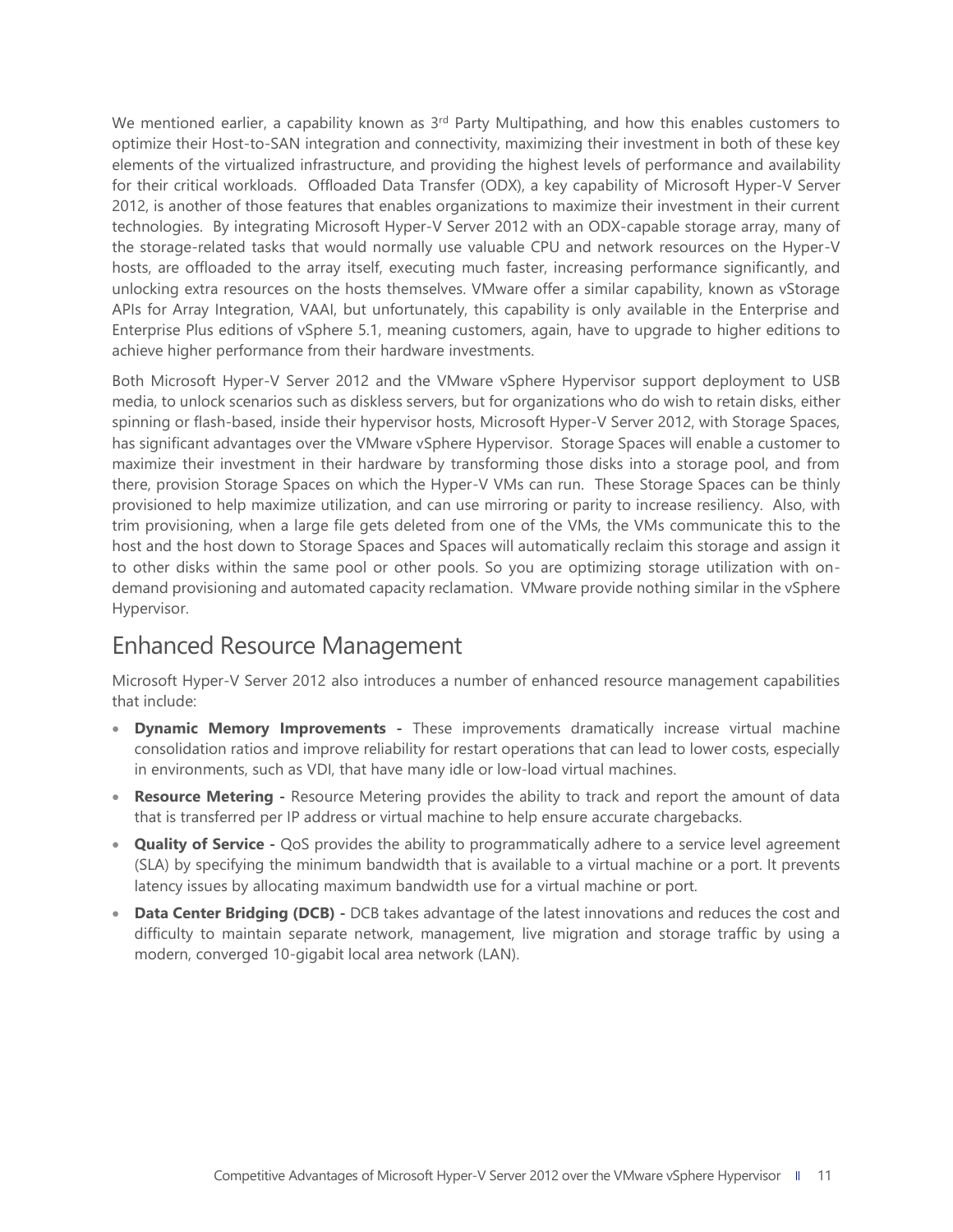#### How does VMware Compare?

| Capability                        | Microsoft Hyper-V Server 2012 | VMware vSphere Hypervisor |
|-----------------------------------|-------------------------------|---------------------------|
| <b>Dynamic Memory</b>             | Yes                           | Yes                       |
| <b>Resource Metering</b>          | Yes                           | Yes                       |
| <b>Quality of Service</b>         | Yes                           | No                        |
| <b>Data Center Bridging (DCB)</b> | Yes                           | Yes                       |

As shown in the table, when it comes to memory management, Microsoft Hyper-V Server 2012, along with the VMware vSphere Hypervisor, both provide techniques to better utilize virtual machine memory, increase density and maximize return on investment, however Microsoft's approach to memory management is different to that of VMware. VMware claim, that through their 4 memory management techniques; Memory Ballooning, Transparent Page Sharing, Compression and Swapping, they can provide a virtual machine density greater than that of Hyper-V, yet in reality, this is false. All 4 of these memory management techniques only operate when the host is under memory pressure, heavily laden, as a reactive measure. With technologies such as Transparent Page Sharing (TPS), with the majority of hardware platforms now supporting higher performance 2MB Large Page Tables by default (LPT), TPS is unable to deduplicate memory pages as easily as it would, prior to LPT, thus the capability becomes significantly less useful. Under memory pressure, the vSphere Hypervisor host will break down large memory pages into smaller, 4KB pages, which it can then deduplicate, freeing up memory, but unfortunately, this process doesn't occur without a cost to already limited, host performance. With compression and swapping, whilst both help to keep virtual machines operable, it's too little too late, with performance of key workloads at this point, becoming severely degraded.

With Dynamic Memory, Hyper-V works intuitively with the guest operating system, delivering, and reclaiming memory from the virtual machine in a way that is optimal for the guest operating system, ensuring resources are provided appropriately, and a consistent level of performance is achieved for key workloads, ultimately providing the highest levels of density, and the greatest return on investment.

As we move towards more cloud-oriented infrastructures, especially in multi-tenanted environments, hosting providers and enterprises must be able to measure the amount of data center resources (compute, network, and storage) that are consumed by each workload. These can be used to charge external customers (known as chargeback), or for internal accounting (known as showback) for cross-departmental budget management scenarios of an enterprise. Resource Metering, which is a standard feature of Microsoft Hyper-V Server 2012, when combined with new performance counters, exposes a wealth of information from which chargeback and showback models can be built. While the VMware vSphere Hypervisor enables the capturing of information within the vSphere Client, it's on a single host by host basis, and organizations must move to vSphere 5.1, and, at additional cost to vSphere 5.1, purchase vCenter Chargeback Manager, in order utilize the information in a centralized, meaningful manner.

Whilst chargeback and showback are two important elements for a private cloud, ensuring service levels are met is equally important, whether the primary business is that of a hosting provider, serving external customers, or an enterprise organization, serving internal business units with chargeable resources. Either way, ensuring the highest levels of performance is imperative and with Microsoft Hyper-V Server 2012, Quality of Service (QoS) is a standard feature, enabling organizations to ensure that Service Level Agreements (SLAs) for key workloads are met, and at the same time, intensive virtual machines don't consume more than their allocated allowance.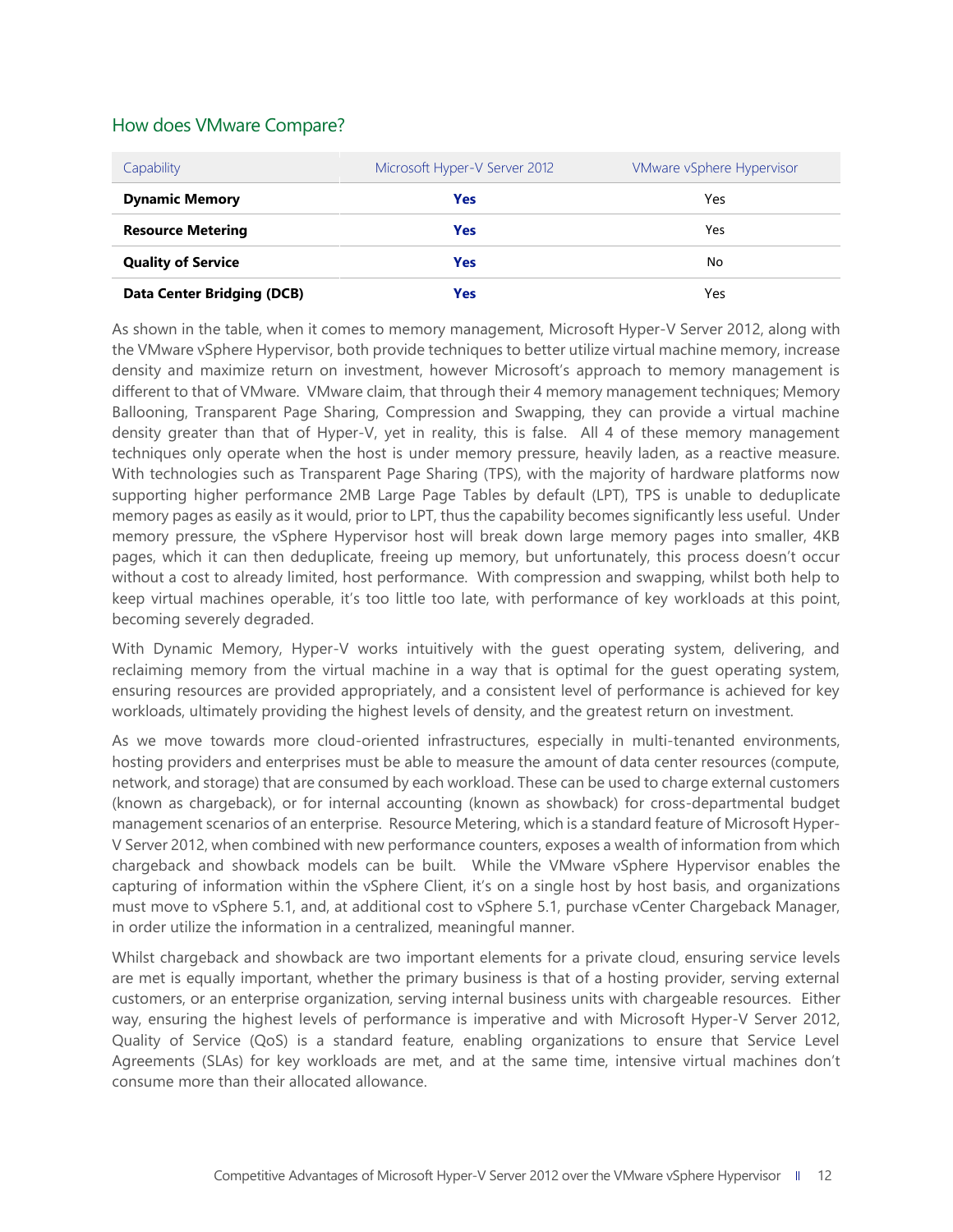| <b>Bandwidth Management</b><br>Enable bandwidth management                                                                                        |  |  |
|---------------------------------------------------------------------------------------------------------------------------------------------------|--|--|
| Specify how this network adapter utilizes network bandwidth. Both Minimum<br>Bandwidth and Maximum Bandwidth are measured in Megabits per second. |  |  |
| Minimum bandwidth:<br><b>Mbps</b>                                                                                                                 |  |  |
| 512<br>Maximum bandwidth:<br><b>Mbps</b>                                                                                                          |  |  |
| To leave the minimum or maximum unrestricted, specify 0 as the value.                                                                             |  |  |

Figure 3 – QoS enabled on a Hyper-V virtual machine's network adaptor

With VMware however, QoS isn't available in the vSphere Hypervisor. In fact, it's only available in the Enterprise Plus edition of vSphere 5.1, so for those customers who wish to implement stringent SLAs, customers must upgrade, at additional cost, to VMware's highest edition.

## <span id="page-12-0"></span>Security and Multitenancy

Virtualized data centers are becoming more popular and practical every day. IT organizations and hosting providers have begun offering infrastructure as a service (IaaS), which provides more flexible, virtualized infrastructures to customers—"server instances on-demand." Because of this trend, IT organizations and hosting providers must offer customers enhanced security and isolation from one another.

If a service provider's infrastructure is hosting two companies, the IT Admin must help ensure that each company is provided its own privacy and security. Before Microsoft Hyper-V Server 2012, server virtualization provided isolation between virtual machines, but the network layer of the data center was still not fully isolated and implied layer-2 connectivity between different workloads that run over the same infrastructure.

For the hosting provider, isolation in the virtualized environment must be equal to isolation in the physical data center, to meet customer expectations and not be a barrier to cloud adoption.

Isolation is almost as important in an enterprise environment. Although all internal departments belong to the same organization, certain workloads and environments (such as finance and human resource systems) must still be isolated from each other. IT departments that offer private clouds and move to an IaaS operational mode must consider this requirement and provide a way to isolate such highly sensitive workloads.

Microsoft Hyper-V Server 2012 contains new security and isolation capabilities through the Hyper-V Extensible Switch.

#### <span id="page-12-1"></span>The Hyper-V Extensible Switch

With Microsoft Hyper-V Server 2012, the IT Admin can configure Hyper-V servers to enforce network isolation among any set of arbitrary isolation groups, which are typically defined for individual customers or sets of workloads.

Microsoft Hyper-V Server 2012 provides the isolation and security capabilities for multitenancy by offering the following new features:

**Private VLANS (PVLANS)** - Provide isolation between two virtual machines on the same VLAN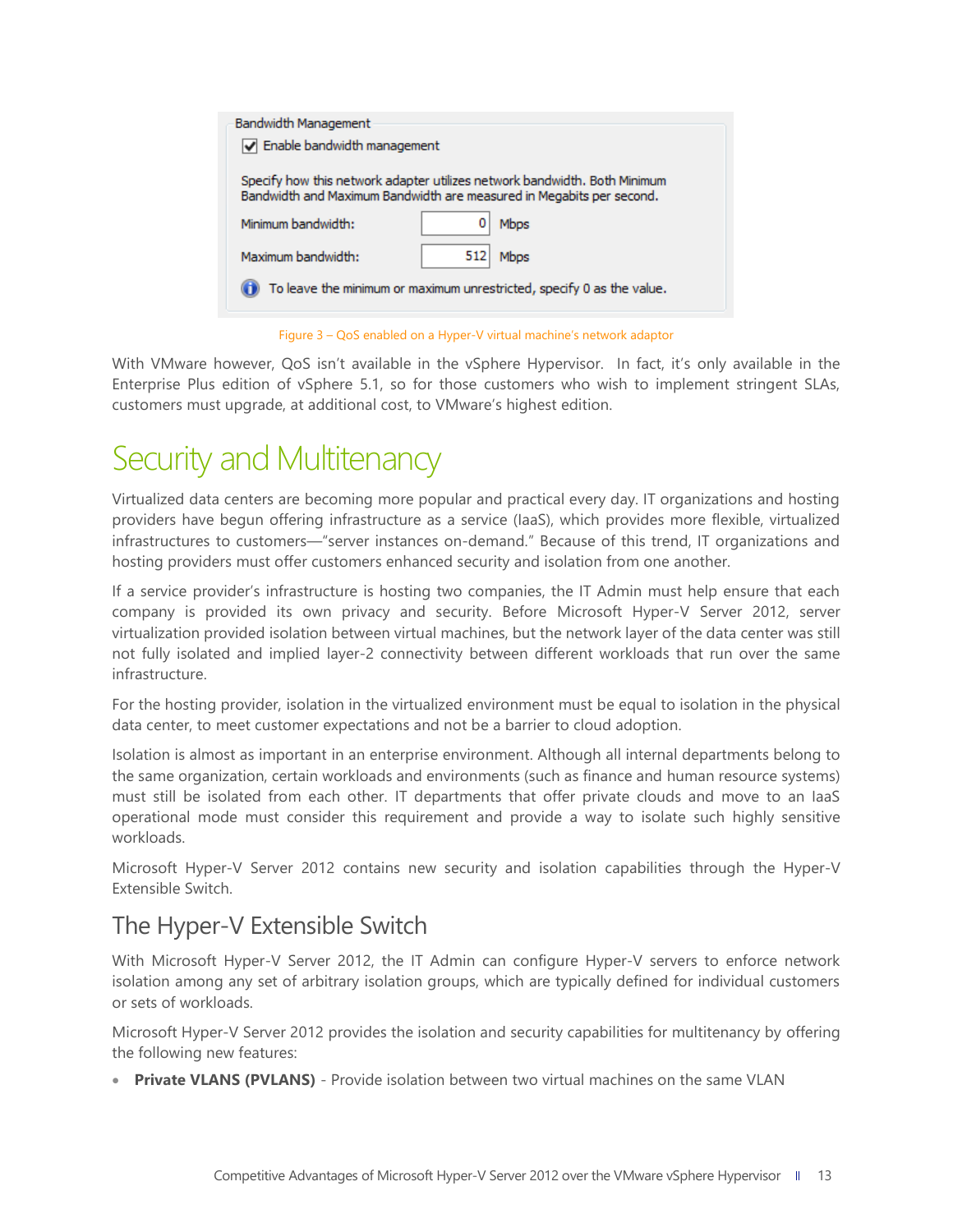- **ARP/ND Poisoning/Spoofing** Protection against a malicious virtual machine stealing IP addresses from other virtual machines
- **DHCP Snooping/DHCP Guard** Protects against rogue DHCP servers attempting to provide IP addresses that would cause traffic to be rerouted
- **Virtual Port ACLs** Isolate networks and metering network traffic for a virtual port
- **Trunk Mode to Virtual Machines** Traffic from multiple VLANs can now be directed to a single network adapter in a virtual machine
- **Monitoring & Port Mirroring** Monitor the traffic from specific ports flowing through specific virtual machines on the switch and mirror traffic which can then be delivered to another virtual port for further processing
- **Windows PowerShell/Windows Management Instrumentation (WMI)** Provides Windows PowerShell cmdlets for the Hyper-V Extensible Switch that lets customers and partners build commandline tools or automated scripts for setup, configuration, monitoring, and troubleshooting

### <span id="page-13-0"></span>Extending the Extensible Switch

Many enterprises need the ability to extend virtual switch features with their own plug-ins to suit their virtual environment. If you're in charge of making IT purchasing decisions at your company, you want to know that the virtualization platform you choose won't lock you in to a small set of compatible features, devices, or technologies.

In Microsoft Hyper-V Server 2012 the Hyper-V Extensible Switch provides new extensibility features. The Hyper-V Extensible Switch is a layer-2 virtual network switch that provides programmatically managed and extensible capabilities to connect virtual machines to the physical network. The Hyper-V Extensible Switch is an open platform that lets multiple vendors provide extensions that are written to standard Windows API frameworks. The reliability of extensions is strengthened through the Windows standard framework and reduction of required third-party code for functions and is backed by the Windows Hardware Quality Labs (WHQL) certification program. The IT Admin can manage the Hyper-V Extensible Switch and its extensions by using Windows PowerShell, programmatically with WMI or through the Hyper-V Manager user interface.

Several Partners have already announced extensions for the Hyper-V Extensible Switch, including:

- **Cisco -** Nexus 1000V Series Switches & UCS Virtual Machine Fabric Extender (VM-FEX)
- **NEC -** OpenFlow
- **5nine –** Security Manager
- **InMon -** sFlow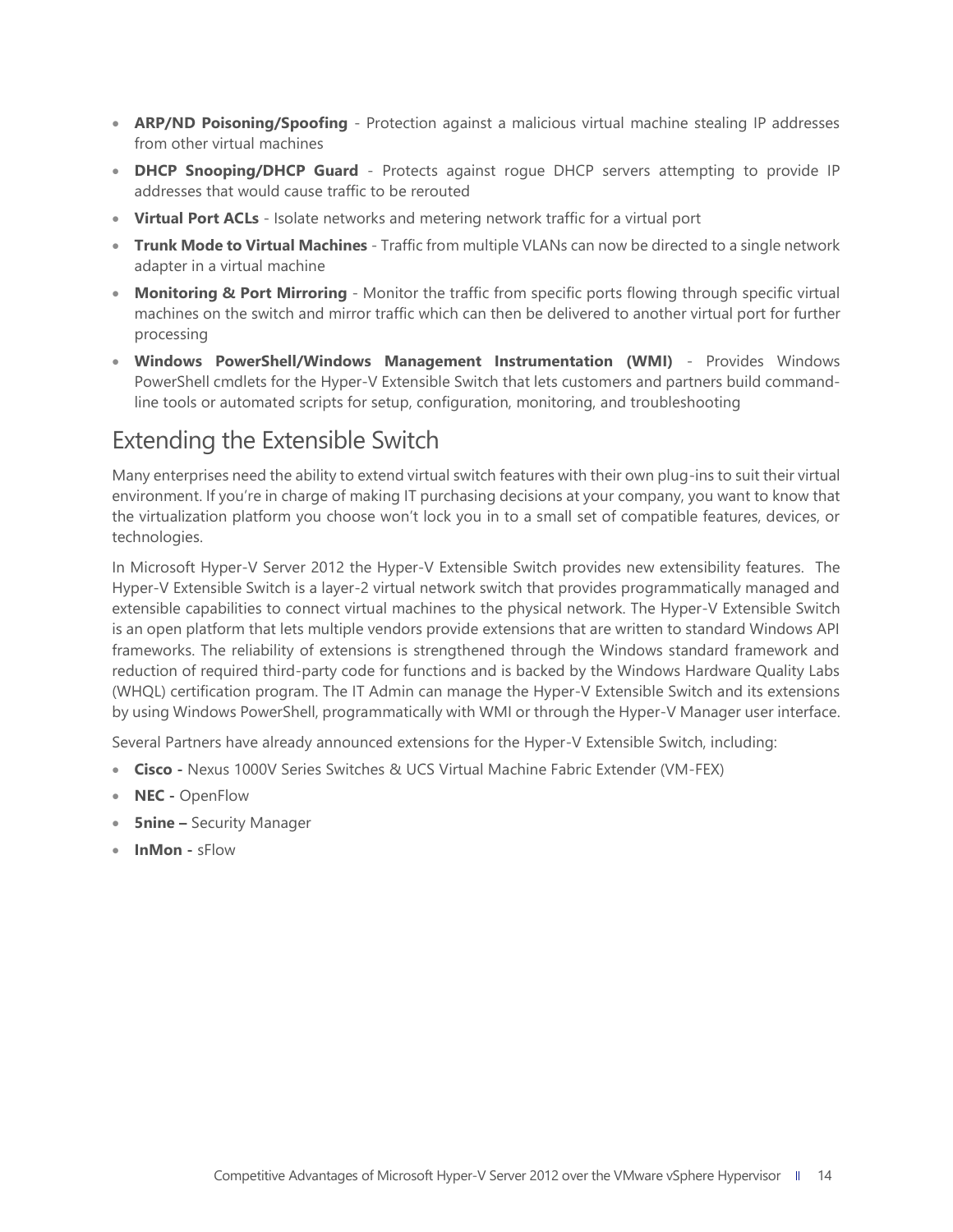#### How does VMware compare?

| Capability                            | Microsoft Hyper-V Server 2012 | VMware vSphere Hypervisor |
|---------------------------------------|-------------------------------|---------------------------|
| <b>Extensible Network Switch</b>      | <b>Yes</b>                    | No                        |
| <b>Confirmed Partner Extensions</b>   | 5                             | No.                       |
| <b>Private Virtual LAN (PVLAN)</b>    | <b>Yes</b>                    | No                        |
| <b>ARP/ND Spoofing Protection</b>     | <b>Yes</b>                    | No.                       |
| <b>DHCP Snooping/DHCP Guard</b>       | <b>Yes</b>                    | No.                       |
| <b>Virtual Port ACLs</b>              | <b>Yes</b>                    | No.                       |
| <b>Trunk Mode to Virtual Machines</b> | <b>Yes</b>                    | No                        |
| <b>Port Monitoring</b>                | <b>Yes</b>                    | Per Port Group            |
| <b>Port Mirroring</b>                 | <b>Yes</b>                    | Per Port Group            |

Whilst VMware offer an advanced distributed network switch, known as the vSphere Distributed Switch. Unfortunately, it is only available in the Enterprise Plus edition of vSphere 5.1, thus customers wishing to take advantage of the increased granularity, management capability and control, have to upgrade to the highest edition, at substantial cost. The VMware vSphere Hypervisor, unfortunately doesn't provide this capability and thus lacks the more advanced security and isolation capabilities.

| DHCP quard<br>DHCP quard drops DHCP server messages from unauthorized virtual machines<br>pretending to be DHCP servers.         |
|----------------------------------------------------------------------------------------------------------------------------------|
| Enable DHCP quard<br>Router guard                                                                                                |
|                                                                                                                                  |
| Router quard drops router advertisement and redirection messages from<br>unauthorized virtual machines pretending to be routers. |
| Enable router advertisement quard                                                                                                |

#### Figure 4 – Two examples of the advanced security capabilities provided by the Hyper-V Extensible Switch

With Microsoft Hyper-V Server 2012, the networking switch is completely extensible, already with commitment from 4 Partners; Cisco, NEC, 5nine and InMon, to deliver extended functionality across a variety of different extension types, from packet inspection and filtering through to forwarding and intrusion detection, offering customers a greater set of choice for their specific environment. With System Center 2012 SP1 Virtual Machine Manager, customers are able to centrally control and manage the Hyper-V extensible switches across all hosts, providing greater control, and simplified management for larger environments.

Due to this lack of advanced networking switch in the VMware vSphere Hypervisor, many of the more advanced networking capabilities within Microsoft Hyper-V Server 2012 are unfortunately not present within the free VMware vSphere Hypervisor, and even with vSphere 5.1, key security protection capabilities such as ARP and ND Spoofing Protection, DHCP Snooping Protection and DHCP Guard, along with Virtual Port Access Control Lists are only available through the purchase of additional technologies on top of vSphere 5.1; either the App component of the vCloud Networking & Security (vCNS) product (formerly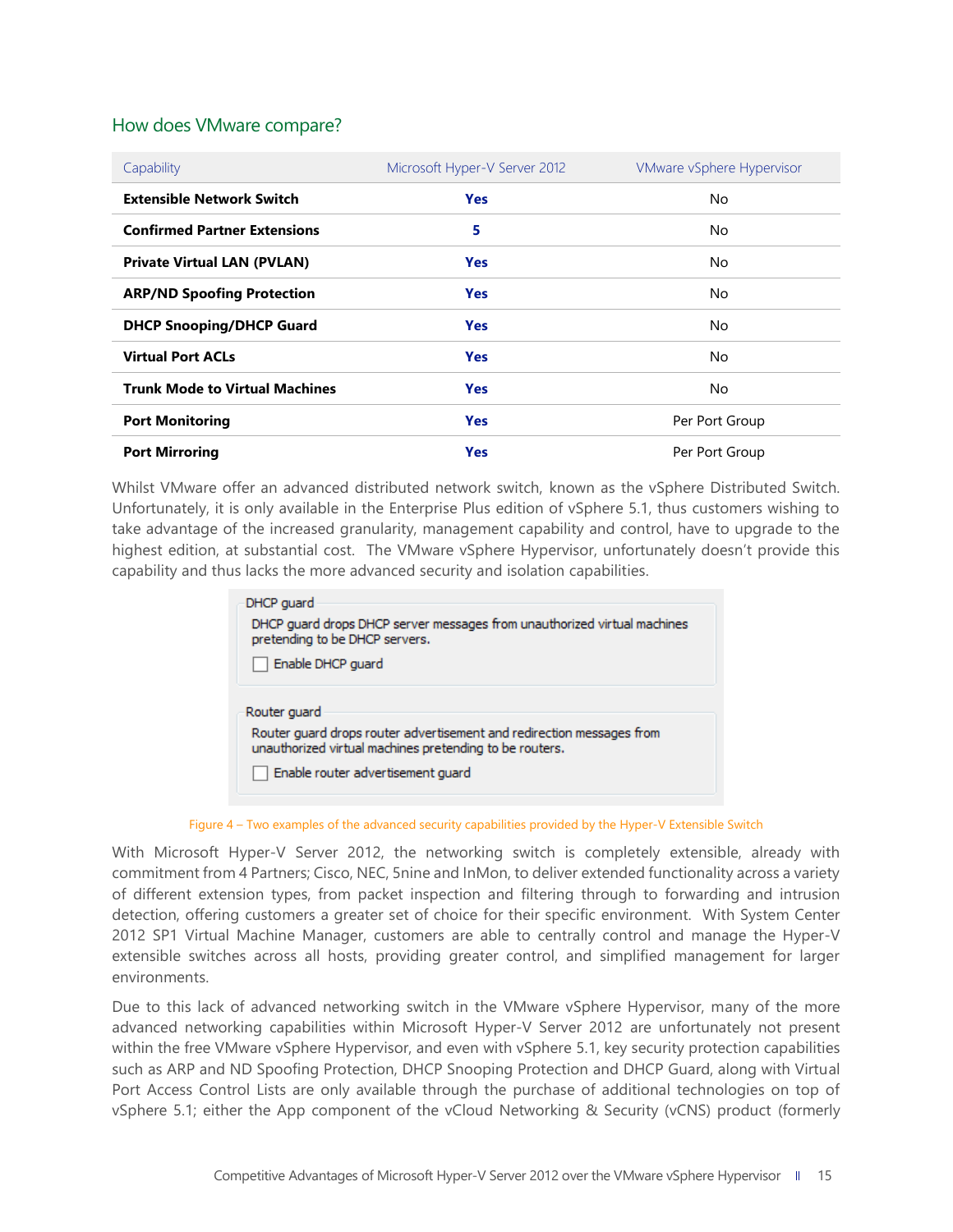vShield App) or within the network switch technologies from vendors such as Cisco. This means that again, customers have to add additional, costly technologies in order to provide protection from these threats.

With the Hyper-V Extensible Switch trunk mode, traffic from multiple VLANs can now be directed to a single network adapter in a virtual machine that could previously receive traffic from only one VLAN. As a result, traffic from different VLANs is consolidated, and a virtual machine can listen in on multiple VLANs. This feature can help the IT Admin shape network traffic and enforce multitenant security in the data center. Unfortunately, this feature isn't available in vSphere Hypervisor, meaning customers have to upgrade to a higher edition in order to take advantage of the additional level of configuration granularity.

Finally, the Hyper-V Extensible Switch provides organizations with the ability to not only monitor individual ports within a vSwitch, but also mirror the traffic that is passing, to an alternative location for further analysis. With the VMware vSphere Hypervisor however, all traffic on a Port Group or vSwitch, on which 'Promiscuous Mode' is enabled, is exposed, posing a potential risk to the security of that network. This lack of granularity restricts it's usage in real world environments, and means that customers who require this level of protection have to upgrade to vSphere 5.1 Enterprise Plus, which has the Distributed Switch technology to provide the capability through features such as NetFlow and Port Mirroring.

### <span id="page-15-0"></span>Networking Performance Enhancements

Microsoft Hyper-V Server 2012 also includes a number of performance enhancements within the networking stack to help customers virtualize their most intensive workloads. Virtual Machine Queue, introduced in Windows Server 2008 R2 Hyper-V, enables, when combined with VMq-capable network hardware, a more streamlined and efficient delivery of packets from the external network to the virtual machine, reducing the overhead on the host operating system. In Microsoft Hyper-V Server 2012 however, this has been streamlined and performance improved considerably, with Dynamic Virtual Machine Queue spreading the processing of the network traffic more intelligently across CPUs in the host, resulting in higher networking performance.

When it comes to security, many customers are familiar with IPsec. IPsec protects network communication by authenticating and encrypting some, or all of the contents of network packets. IPsec Task Offload in Microsoft Hyper-V Server 2012 leverages the hardware capabilities of server NICs to offload IPsec processing. This reduces the CPU overhead of IPsec encryption and decryption significantly.

In Microsoft Hyper-V Server 2012, IPsec Task Offload is extended to Virtual Machines as well. Customers using VMs who want to protect their network traffic with IPsec can take advantage of the IPsec hardware offload capability available in server NICs, thus freeing up CPU cycles to perform more application-level work and leaving the per packet encryption/decryption to hardware.

Finally, when it comes to virtual networking, a primary goal is native I/O throughput. Microsoft Hyper-V Server 2012 adds the ability to assign SR-IOV functionality from physical devices directly to virtual machines. This gives VMs the ability to bypass the software-based Hyper-V Virtual Switch, and directly address the NIC. As a result, CPU overhead and latency is reduced, with a corresponding rise in throughput.

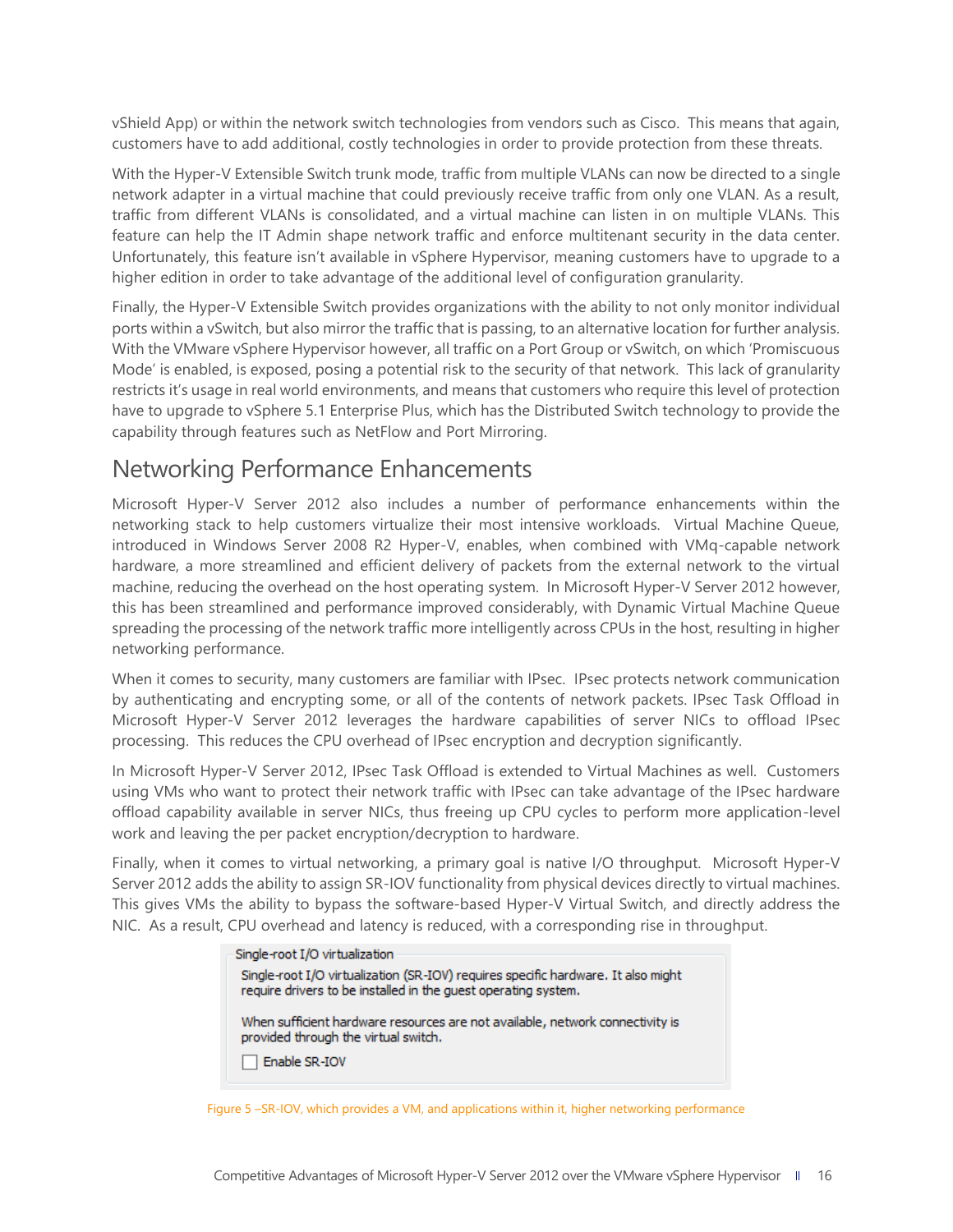This is all available, without sacrificing key Hyper-V features such as virtual machine Live Migration.

#### How does VMware compare?

| Capability                           | Microsoft Hyper-V Server 2012 | VMware vSphere Hypervisor |
|--------------------------------------|-------------------------------|---------------------------|
| <b>Dynamic Virtual Machine Queue</b> | Yes                           | NetOueue                  |
| <b>IPsec Task Offload</b>            | Yes                           | No                        |
| <b>SR-IOV with Live Migration</b>    | Yes                           | No                        |

Whilst VMware provide a capability known as NetQueue, in VMware's own documentation, 'Performance Best Practices for VMware vSphere 5.0', it is noted that "*On some 10 Gigabit Ethernet hardware network adapters, ESXi supports NetQueue, a technology that significantly improves performance of 10 Gigabit Ethernet network adapters in virtualized environments*". What does this mean for customers who have servers that don't have 10 GigE? With Microsoft Hyper-V Server 2012, and D-VMq, customers with existing 1 gigabit **and** 10 gigabit Ethernet adaptors can flexibly utilize these advanced capabilities to improve performance and throughput, whilst reducing the CPU burden on their Hyper-V hosts.

When it comes to network security, specifically IPsec, VMware offers no offloading capabilities from the virtual machine through to the physical network interface, thus in a densely populated environment, valuable host CPU cycles will be lost to maintain the desired security level. With Microsoft Hyper-V Server 2012, the IPsec Task Offload capability will move this workload to a dedicated processor on the network adaptor, enabling customers to make dramatically better use of the resources and bandwidth that is available.

As stated earlier, when it comes to virtual networking, a primary goal is native I/O. With SR-IOV, customers have the ability to directly address the physical network interface card from within the virtual machine, reducing CPU overhead and latency whilst increasing throughput. In vSphere 5.1, VMware have introduced SR-IOV support, however it requires the vSphere Distributed Switch – a feature only found in the highest vSphere edition, meaning customers have to upgrade to take advantage of this higher levels of performance. Also, VMware's implementation of SR-IOV unfortunately doesn't support other features such as vMotion, High Availability and Fault Tolerance, meaning customers who wish to take advantage of higher levels of performance, must sacrifice agility and resiliency. Prior to vSphere 5.1, VMware provided a feature that offered a similar capability to SR-IOV, and continues to offer this in 5.1. DirectPath I/O, a technology which binds a physical network card to a virtual machine, offers that same enhancement, to near native performance, however, unlike SR-IOV in Microsoft Hyper-V Server 2012, a virtual machine with DirectPath I/O enabled is restricted to that particular host, unless the customer is running a certain configuration of Cisco UCS. Other caveats include:

- Very Small Hardware Compatibility List
- No Memory Overcommit
- No vMotion (unless running certain configurations of Cisco UCS)
- No Fault Tolerance
- No Network I/O Control
- No VM Snapshots (unless running certain configurations of Cisco UCS)
- No Suspend/Resume (unless running certain configurations of Cisco UCS)
- No VMsafe/Endpoint Security support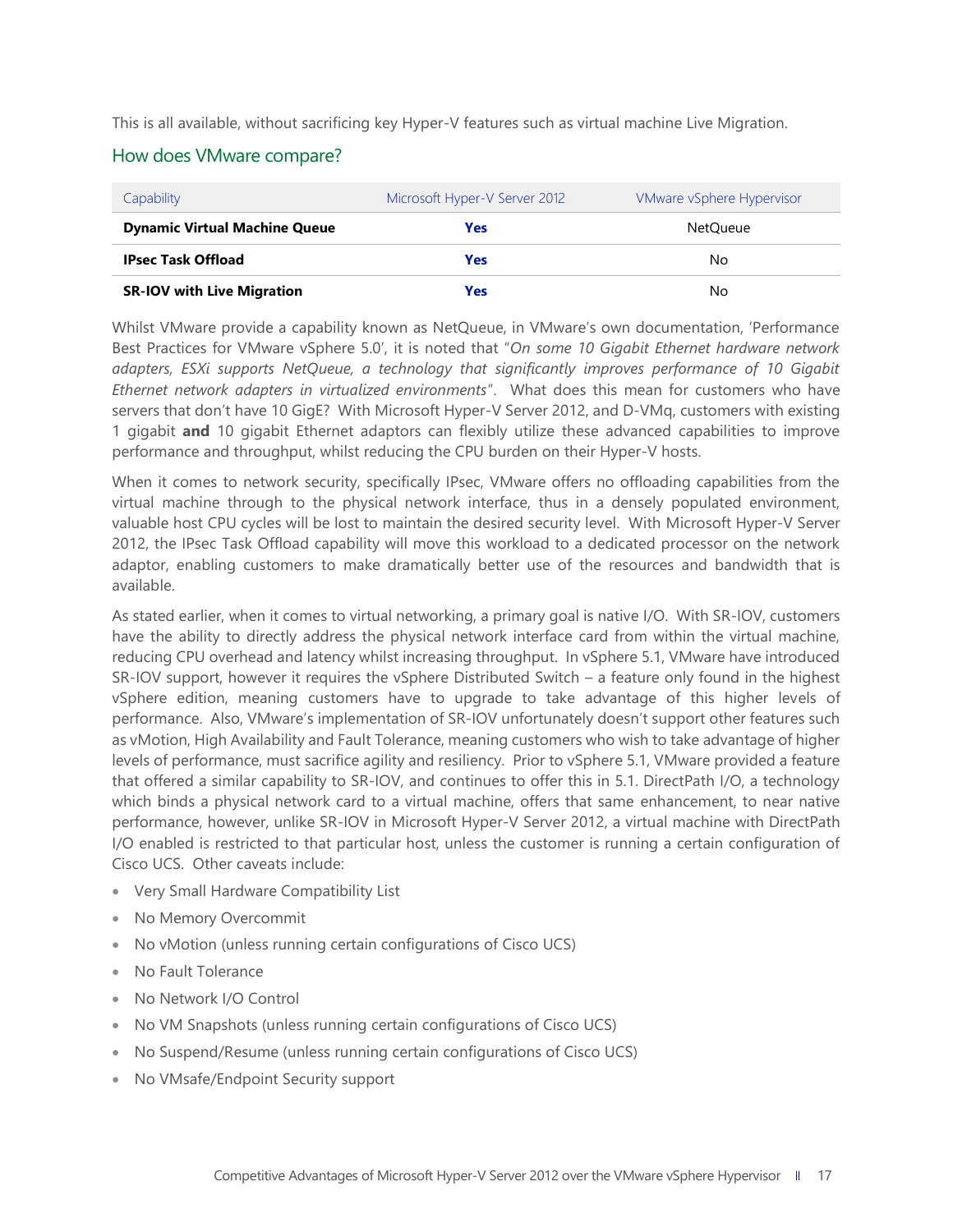Whilst DirectPath I/O may be attractive to customers from a performance perspective, VMware ask customers to sacrifice agility, losing vMotion in most cases, and scale, having to disable memory overcommit, along with a number of other vSphere features.

No such restrictions are imposed when using SR-IOV with Microsoft Hyper-V Server 2012, ensuring customers can combine the highest levels of performance with the flexibility they need for an agile, scalable infrastructure.

### <span id="page-17-0"></span>Physical Security

When it comes to deployment of virtualization technologies, many are within secure datacenter environments, but what about those that aren't? Satellite offices, remote sites, home offices and retail stores are all examples of environments that may not have them same levels of physical security as the enterprise datacenter, yet may still have physical servers, with virtualization technologies present. If the physical hosts were compromised, there could be very serious repercussions for the business.

With Microsoft Hyper-V Server 2012, BitLocker Drive Encryption is included to solve that very problem, by allowing customers to encrypt all data stored on the operating system volume and configured data volumes, along with any Failover Cluster disks, including Cluster Shared Volumes, ensuring that environments, large and small, that are implemented in less physically secure locations, can have the highest levels of data protection for their key workloads, at no additional cost.



Figure 6 – BitLocker Drive Encryption can be enabled on Microsoft Hyper-V Server 2012 to protect key data

#### How does VMware compare?

VMware has no capability within the vSphere Hypervisor that can enable the encryption of either VMFS, or the VMDK files themselves, and instead rely on hardware-based or in-guest alternatives, which add cost, management overhead, and additional resource usage.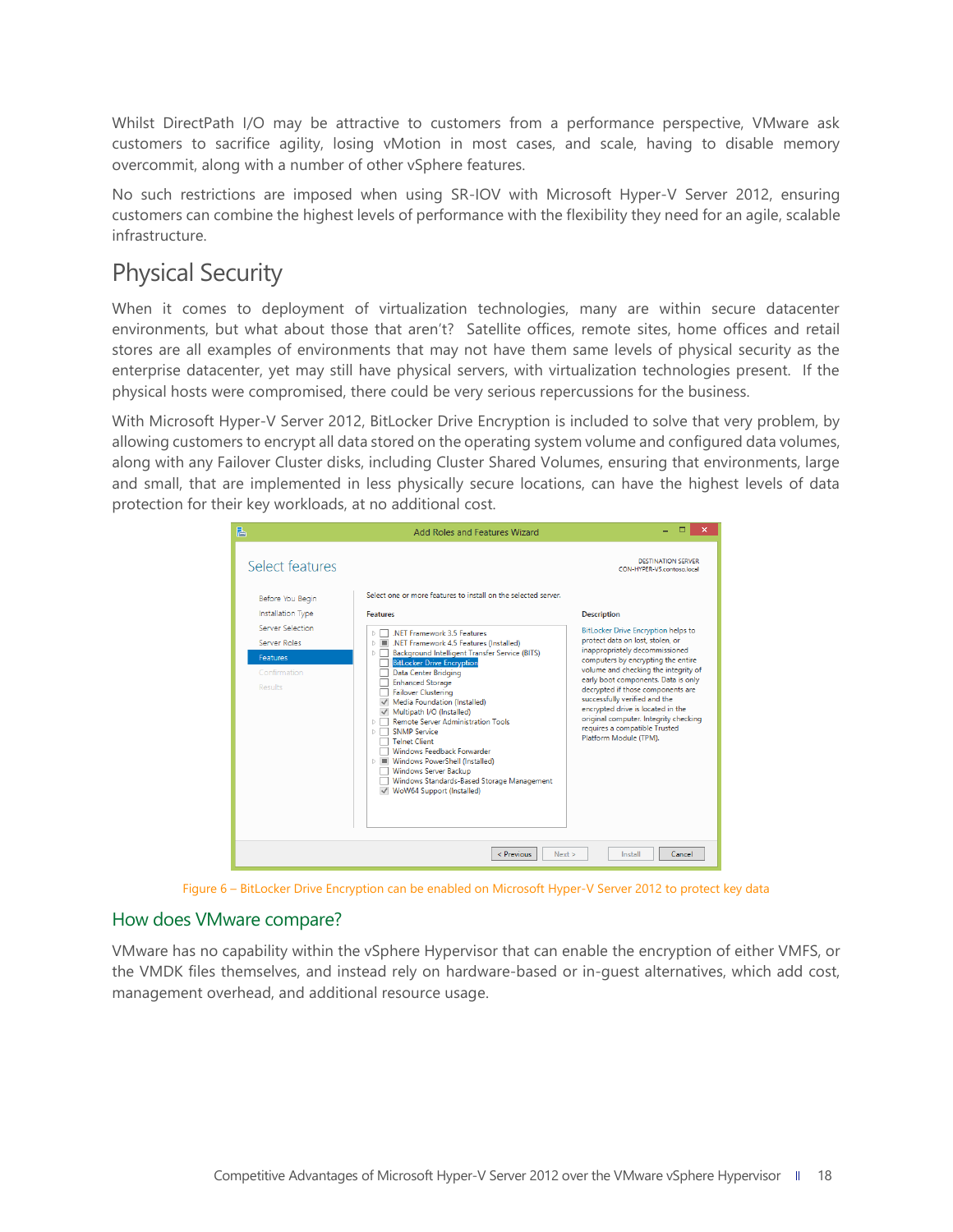# <span id="page-18-0"></span>Flexible Infrastructure

## <span id="page-18-1"></span>Virtual Machine Mobility

To maintain optimal use of physical resources and to be able to easily add new virtual machines, IT must be able to move virtual machines whenever necessary without disrupting the business. The ability to move virtual machines across Hyper-V hosts is available in Microsoft Hyper-V Server 2008 R2, with a feature known as Live Migration. Microsoft Hyper-V Server 2012 builds on that feature and enhances the ability to migrate virtual machines with support for simultaneous live migrations - the ability to move several virtual machines at the same time, enabling a more agile, responsive infrastructure and a more optimal usage of network bandwidth during the migration process.

| Roles on CON-HYPER-V4 (4) |                              |                        |          |                               |                                                                                   |
|---------------------------|------------------------------|------------------------|----------|-------------------------------|-----------------------------------------------------------------------------------|
| Search                    |                              |                        |          |                               | Queries $\blacktriangledown$ $\boxed{\Box}$ $\blacktriangledown$ $\boxed{\smile}$ |
| Name                      | <b>Status</b>                | Type                   | Priority | Information                   |                                                                                   |
| L CON-DEMO03              | Live Migrating               | <b>Virtual Machine</b> | Medium   | Live Migrating, 61% completed |                                                                                   |
| L CON-DEMO04              | <b>State Live Migrating</b>  | <b>Virtual Machine</b> | Medium   | Live Migrating, 61% completed |                                                                                   |
| L CON-DEMO05              | <b>Drive Migrating</b>       | <b>Virtual Machine</b> | Medium   | Live Migrating, 56% completed |                                                                                   |
| L CON-DEMO06              | <b>Only 1</b> Live Migrating | <b>Virtual Machine</b> | Medium   | Live Migrating, 54% completed |                                                                                   |

Figure 7 – Virtual machines being migrated simultaneously between hosts

In addition, Microsoft Hyper-V Server 2012 introduces Live Storage Migration, which lets the IT Admin move virtual hard disks that are attached to a running virtual machine. Through this feature, IT can transfer virtual hard disks, with no downtime, to a new location for upgrading or migrating storage, performing backend storage maintenance, or redistributing the storage load. The IT Admin can perform this operation by using a new wizard in Hyper-V Manager or the new Hyper-V cmdlets for Windows PowerShell. Live storage migration is available for both storage area network (SAN)-based and file-based storage.

With Microsoft Hyper-V Server 2012, live migrations are no longer limited to a cluster and virtual machines can be migrated across cluster boundaries. An example of this could be a developer working on a virtualized web server on his local Microsoft Hyper-V Server 2012 host, and once testing is complete, this workload could be migrated, live, with no interruption, from the developer's individual host system, where the virtual machine resides on locally attached storage, across to the production cluster, where the virtual machine will reside on high-performance SAN storage. With Shared-Nothing Live Migration, this migration is seamless, with no interruption or downtime.

Furthermore, when combined with features such as Network Virtualization, virtual machines can even be moved between hosts and clusters that are on different network subnets.

### <span id="page-18-2"></span>Scale beyond VLANs with Hyper-V Network Virtualization

Isolating virtual machines of different departments or customers can be a challenge on a shared network. When these departments or customers must isolate entire networks of virtual machines, the challenge becomes even greater. Traditionally, VLANs are used to isolate networks, but VLANs are very complex to manage on a large scale. The following are the primary drawbacks of VLANs:

 Cumbersome reconfiguration of production switches is required whenever virtual machines or isolation boundaries must be moved, and the frequent reconfiguration of the physical network to add or modify VLANs increases the risk of an inadvertent outage.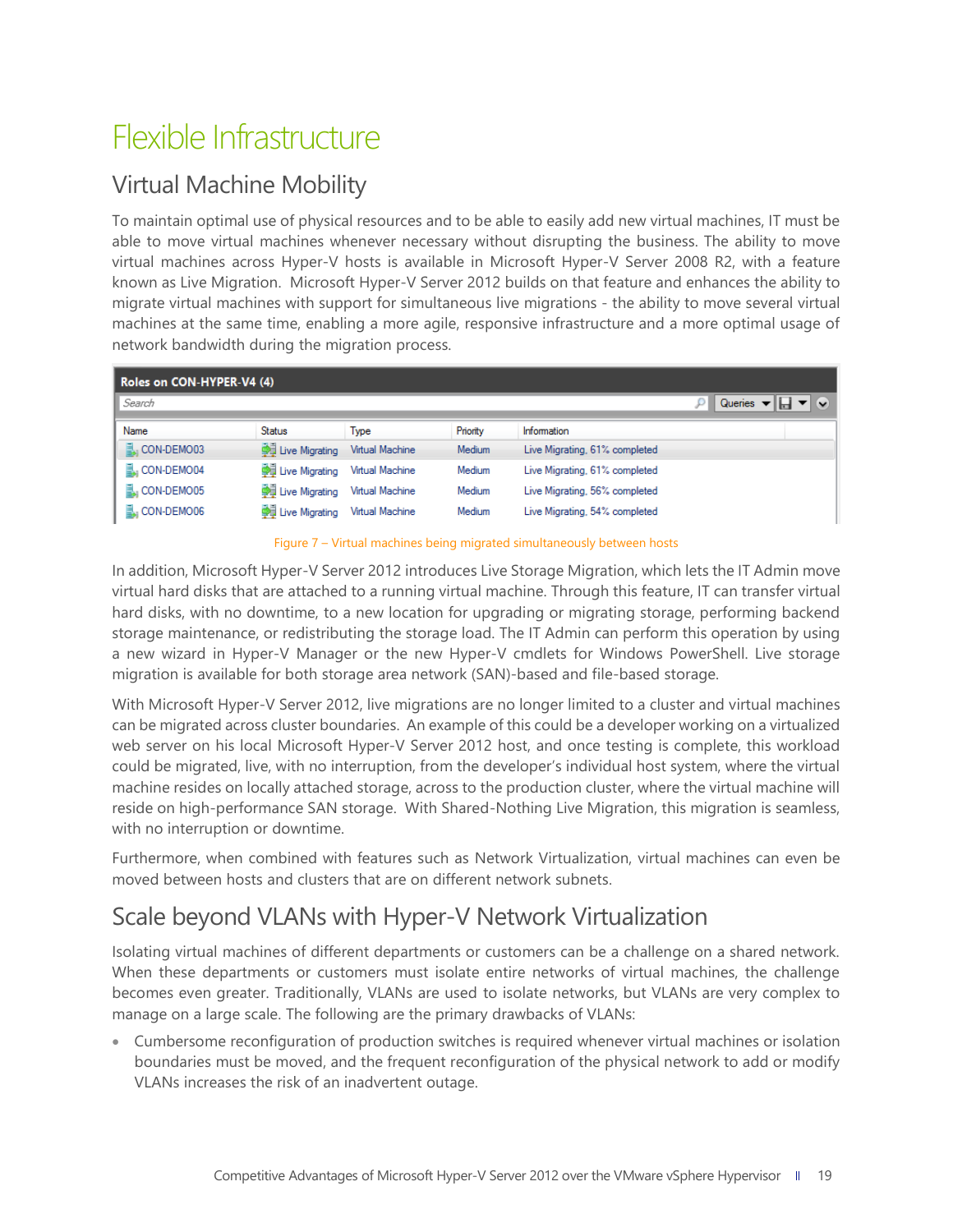- VLANs have limited scalability because typical switches support no more than 1,000 VLAN IDs (with a maximum of 4,095).
- VLANs cannot span multiple subnets, which limits the number of nodes in a single VLAN and restricts the placement of virtual machines based on physical location.

In addition to the drawbacks of VLANs, virtual machine IP address assignment presents other key issues when organizations move to the cloud:

- Required renumbering of service workloads.
- Policies that are tied to IP addresses.
- Physical locations that determine virtual machine IP addresses.
- Topological dependency of virtual machine deployment and traffic isolation.

The IP address is the fundamental address that is used for layer-3 network communication because most network traffic is TCP/IP. Unfortunately, when IP addresses are moved to the cloud, the addresses must be changed to accommodate the physical and topological restrictions of the data center. Renumbering IP addresses is cumbersome because all associated policies that are based on IP addresses must also be updated.

The physical layout of a data center influences the permissible potential IP addresses for virtual machines that run on a specific server or blade that is connected to a specific rack in the data center. A virtual machine that is provisioned and placed in the data center must adhere to the choices and restrictions regarding its IP address. Therefore, the typical result is that data center administrators assign IP addresses to the virtual machines and force virtual machine owners to adjust all their policies that were based on the original IP address. This renumbering overhead is so high that many enterprises choose to deploy only new services into the cloud and leave legacy applications unchanged.

Hyper-V Network Virtualization solves these problems. With this feature, IT can isolate network traffic from different business units or customers on a shared infrastructure and not be required to use VLANs. Hyper-V Network Virtualization also lets IT move virtual machines as needed within the virtual infrastructure while preserving their virtual network assignments. Finally, IT can even use Hyper-V Network Virtualization to transparently integrate these private networks into a preexisting infrastructure on another site.

| Capability                                 | Microsoft Hyper-V Server 2012 | VMware vSphere Hypervisor |
|--------------------------------------------|-------------------------------|---------------------------|
| <b>Virtual Machine Live Migration</b>      | <b>Yes</b>                    | No                        |
| <b>1GigE Simultaneous Live Migrations</b>  | <b>Unlimited</b>              | N/A                       |
| <b>10GigE Simultaneous Live Migrations</b> | <b>Unlimited</b>              | N/A                       |
| Live Storage Migration                     | <b>Yes</b>                    | No                        |
| <b>Shared-Nothing Live Migration</b>       | <b>Yes</b>                    | No                        |
| <b>Network Virtualization</b>              | Yes                           | No                        |

#### How does VMware compare?

As shown in the table, the flexibility and agility provided by the inbox features of Microsoft Hyper-V Server 2012 are simply unmatched by VMware. The VMware vSphere Hypervisor supports none of the capabilities required for an agile infrastructure today, meaning customers have to purchase a more expensive vSphere 5.1 edition.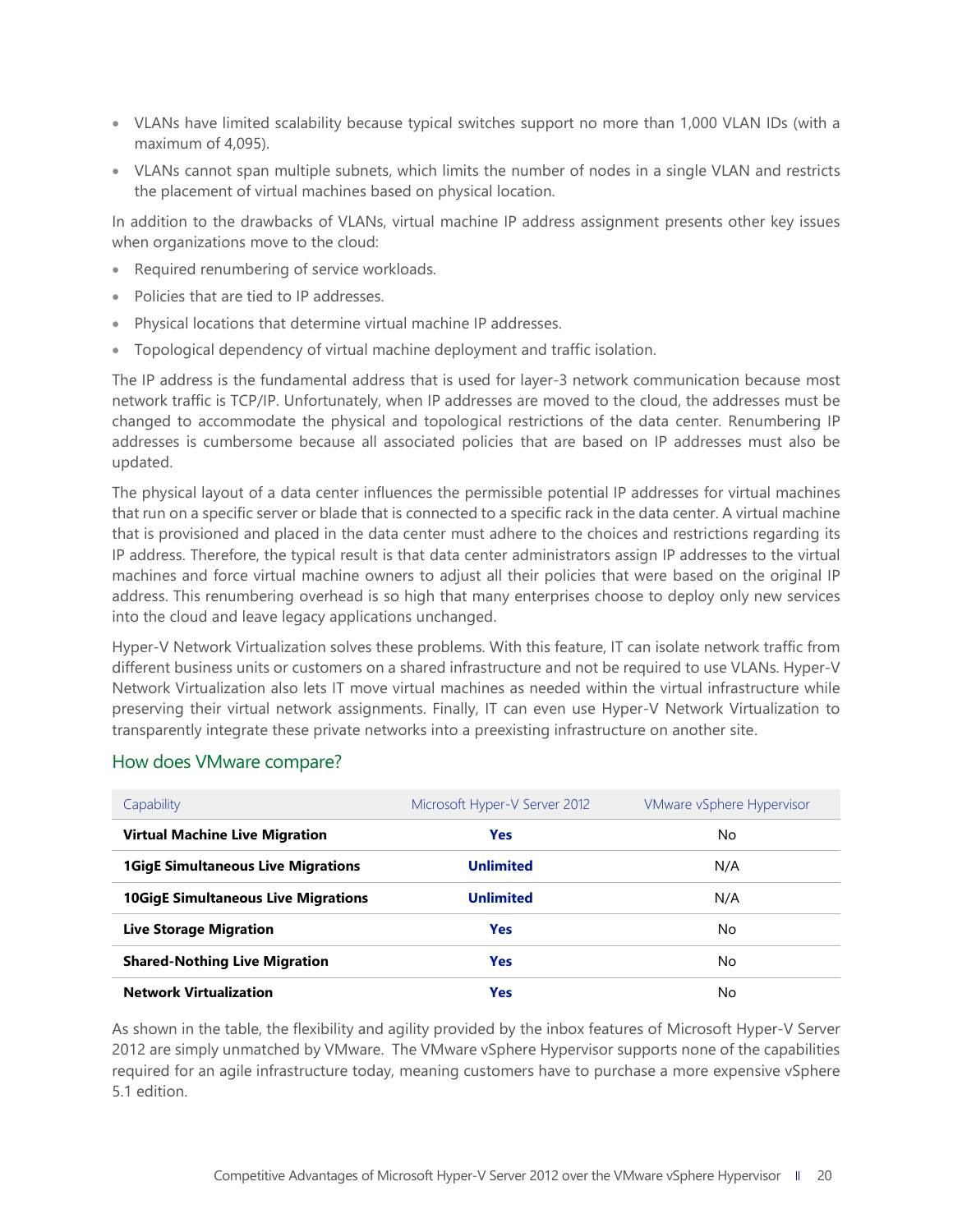With Microsoft Hyper-V Server 2012, Microsoft supports an unlimited number of simultaneous live migrations, within the confines of what the networking hardware will support, with the process utilizing 100% of the available, dedicated live migration network to complete the process as quickly and efficiently as possible, with no interruption to the running virtual machines.

Finally, with Hyper‑V Network Virtualization, network traffic from different business units or customers can be isolated, even on a shared infrastructure, without the need to use VLANs. Hyper-V Network Virtualization also lets IT Admins move virtual machines as needed within the virtual infrastructure while preserving their virtual network assignments. IT Admins can even use Hyper‑V Network Virtualization to transparently integrate these private networks into a preexisting infrastructure on other sites. With VMware, to obtain any kind of functionality similar to what Network Virtualization can deliver, customers must first purchase the vCloud Networking & Security product, of which VXLAN is a component, and also, as VXLAN requires the vSphere Distributed Switch, customers must upgrade to the Enterprise Plus edition of vSphere 5.1 to take advantage. Network Virtualization has some significant advantages over VXLAN, with one in particular being better integration with existing hardware and software stacks, which is of particular importance when VMs need to communicate out of the vSphere hosts and into the physical network infrastructure. Not all switches are VXLAN aware, meaning this traffic cannot be handled effectively.

Hyper-V Network Virtualization benefits include:

- **Tenant network migration to the cloud with minimum reconfiguration or effect on isolation.** Customers can keep their internal IP addresses while they move workloads onto shared IaaS clouds, minimizing the configuration changes needed for IP addresses, DNS names, security policies, and virtual machine configurations. In the software-defined, policy-based data center networks, network traffic isolation does not depend on VLANs, but is enforced within Hyper-V hosts based on multitenant isolation policy. Network administrators can still use VLANs for traffic management of the physical infrastructure if the topology is primarily static.
- **Tenant virtual machine deployment anywhere in the data center.** Services and workloads can be placed or migrated to any server in the data center while keeping their IP addresses, without being limited to physical IP subnet hierarchy or VLAN configurations.
- **Simplified network and improved server/network resource use.** The rigidity of VLANs and dependency of virtual machine placement on physical network infrastructure result in overprovisioning and underuse. By breaking the dependency, the increased flexibility of virtual machine workload placement can simplify network management and improve server and network resource use. Server workload placement is simplified because migration and placement of workloads are independent of the underlying physical network configurations. Server administrators can focus on managing services and servers, while network administrators can focus on overall network infrastructure and traffic management.
- **No new hardware (servers, switches, appliances) to achieve maximum performance.** Hyper-V Network Virtualization can be deployed in today's data center, and yet is compatible with emerging data center "flat network" technologies, such as Transparent Interconnection of Lots of Links (TRILL, an IETF standard) architecture intended to expand Ethernet topologies.
- **Full management through Windows PowerShell and WMI.** IT can use Windows PowerShell to easily script and automate administrative tasks. Microsoft Hyper-V Server 2012 includes Windows PowerShell cmdlets for network virtualization that let customers and partners build command-line tools or automated scripts for configuring, monitoring, and troubleshooting network isolation policies.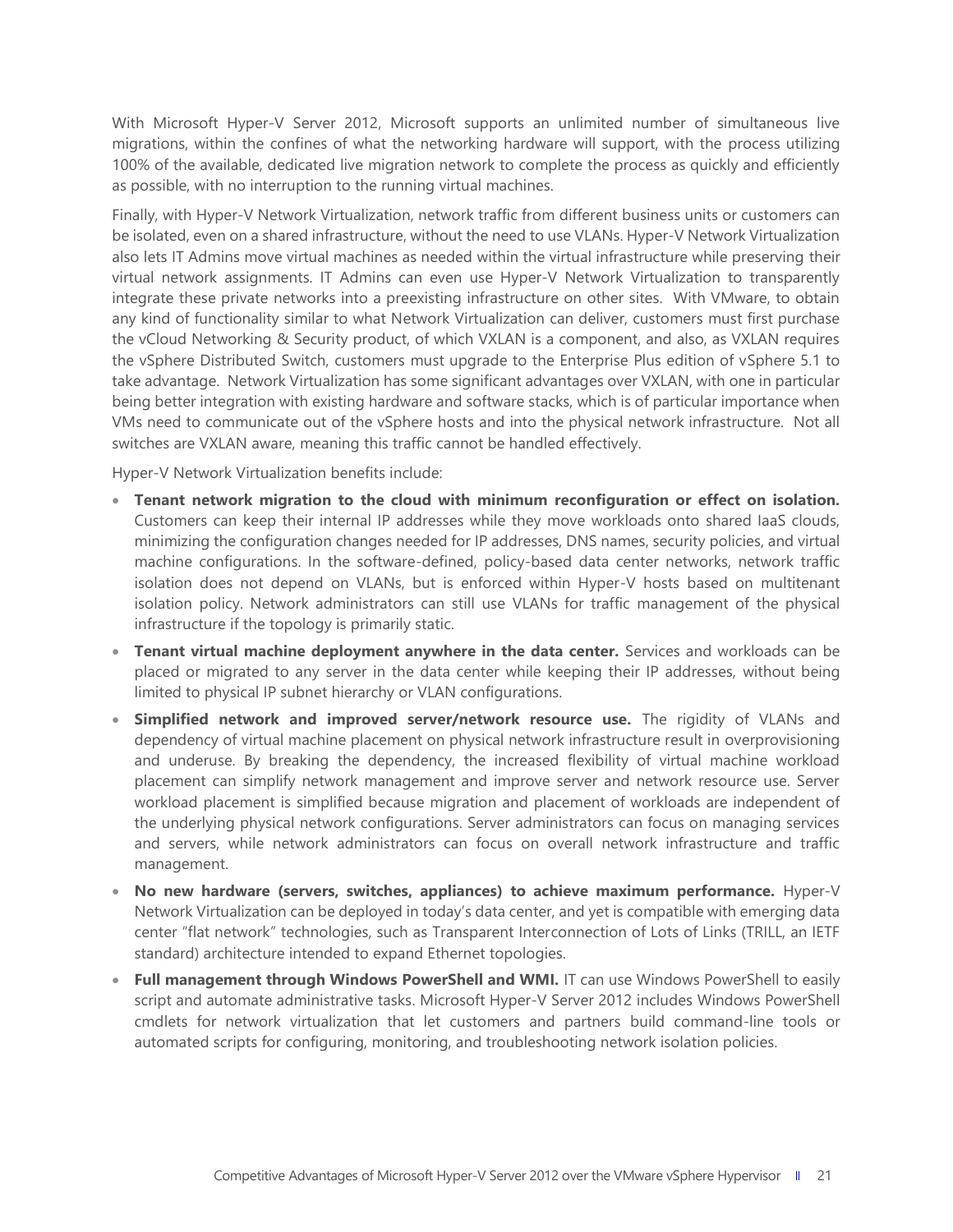# <span id="page-21-0"></span>High Availability & Resiliency

Virtualization can promote the high availability of mission-critical workloads in new and effective ways and in Microsoft Hyper-V Server 2012, there are a number of new enhancements that ensure key workloads are resilient, and protected.

- **Incremental Backups -** True differential disk backups of virtual hard disks to help ensure that the data is backed up and restored when necessary. It also reduces storage costs because it backs up only what has changed, not the entire disk.
- **Hyper-V Replica -** Asynchronous, application-consistent virtual machine replication is built in to Microsoft Hyper-V Server 2012. It permits asynchronous replication of Hyper-V virtual machines between two locations for business continuity and failure recovery. Hyper-V Replica works with any server vendor, any network vendor, and any storage vendor.
- **NIC Teaming -** Provides increased reliability and performance for virtual machines.
- **Hyper-V Clustering Enhancements -** By clustering the virtualized platform, customers can increase availability and enable access to server-based applications in time of planned or unplanned downtime. Microsoft Hyper-V Server 2012 provides many new enhancements to the Hyper-V clustered environment.

When it comes to clustering, Microsoft Hyper-V Server 2012 offers unmatched scale and flexibility for virtualized infrastructures:

- **Unmatched Scale** Microsoft Hyper-V Server 2012 will now support up to 64 physical nodes and up to 8,000 virtual machines in a single cluster providing supreme scalability and flexibility for key virtualized workloads.
- **Flexible Virtual Machine Guest Clustering** Microsoft Hyper-V Server 2012 provides not only iSCSI guest clustering support, including MPIO, but also enables the use of virtual fibre channel adapters within the virtual machine allowing workloads access to storage area networks using fiber channel fabric. In addition, a virtual fibre channel enables IT to cluster guest operating systems over fibre channel providing HA for workloads within VMs and utilize the built-in Windows multi-path I/O (MPIO) for highavailability and load balancing on the storage path. By employing MPIO and Failover Clustering together as complimentary technologies, users are able to mitigate the risk of a system outage at both the hardware and application levels.
- **Highly Secure Clustered Storage** Hyper-V, Failover Clustering and BitLocker now work in concert to create the ideal and secure platform for private cloud infrastructure. Microsoft Hyper-V Server 2012 Cluster disks that are encrypted using BitLocker Drive Encryption enable better physical security for deployments outside secure data centers, providing a critical safeguard for the cloud and helping protect against inadvertent data leaks
- **Enhanced Cluster Shared Volumes** Cluster Shared Volume 2.0 (CSV). CSV has been greatly enhanced in a number of ways. From a usability standpoint, CSV is now a core Failover Clustering feature, with simplified administration and management. To support up to 64 nodes in a cluster, CSV has been improved in aspects of both performance and scalability. In terms of integrating with our partners, CSV has specifically been enhanced to work out of the box with storage filter drivers such as those used by: anti-virus, data protection, backup and storage replication ensuring a more seamless integration with existing investments.
- **3 Levels of Availability** Microsoft Hyper-V Server 2012 and Failover Clustering work together to bring higher availability to workloads that do not support clustering. It does this by providing a light-weight,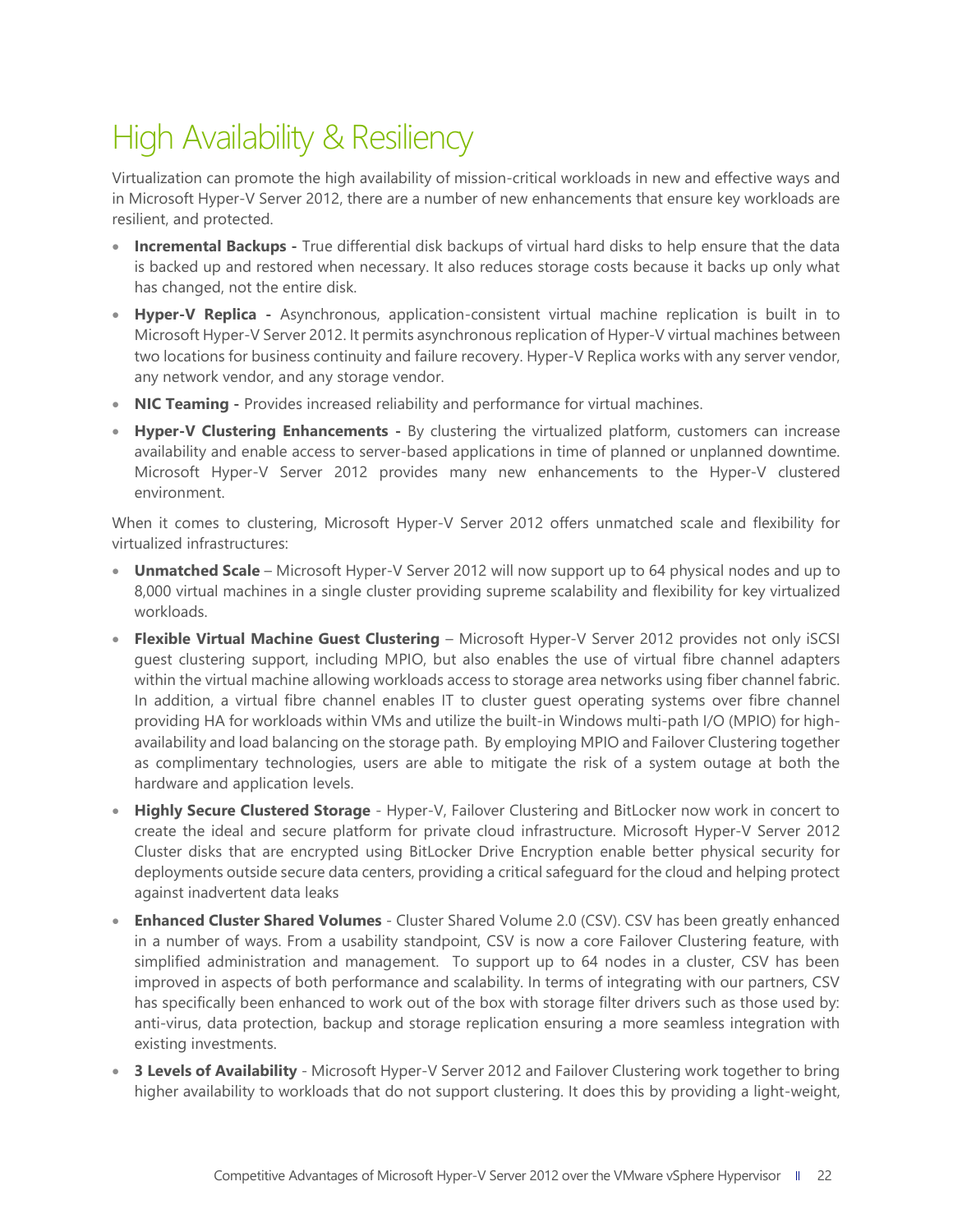simple solution to monitor applications running in the VMs and integrating with the host. By monitoring services and event logs inside the virtual machine, Hyper-V and Failover Clustering can detect whether the key services that a virtual machine provides are healthy and provide automatic corrective action such as restarting the virtual machine or restarting a service within the VM. This is in addition to the already existing virtual machine failover capabilities should a host fail, or the virtual machine itself become unresponsive.

- **Cluster-Aware Updating** An in-box end-to-end solution for updating Microsoft Hyper-V Server 2012 Failover Clusters, helping customers to preview, apply, and report on updates, all with zero downtime to the virtual machines.
- **Virtual Machine Failover Prioritization** Virtual machine priorities can now be configured to control the order in which specific virtual machines failover or start. This ensures higher priority virtual machines are given the resources they need and lower priority virtual machines are given resources as they are available.
- **Anti-Affinity Virtual Machine Rules** Administrators can also specify that two specific virtual machines cannot coexist on the same node in a failover scenario. VM's can also be kept together (affinity) through the use of preferred host settings.

| Capability                             | Microsoft Hyper-V Server 2012 | VMware vSphere Hypervisor |
|----------------------------------------|-------------------------------|---------------------------|
| <b>Incremental Backups</b>             | <b>Yes</b>                    | No                        |
| <b>VM Replication</b>                  | <b>Yes</b>                    | <b>No</b>                 |
| <b>NIC Teaming</b>                     | <b>Yes</b>                    | Yes                       |
| <b>Integrated High Availability</b>    | <b>Yes</b>                    | <b>No</b>                 |
| <b>Guest OS Application Monitoring</b> | <b>Yes</b>                    | N/A                       |
| <b>Cluster-Aware Updating</b>          | <b>Yes</b>                    | N/A                       |
| <b>Failover Prioritization</b>         | <b>Yes</b>                    | N/A                       |
| <b>Anti-Affinity Rules</b>             | <b>Yes</b>                    | N/A                       |

#### How does VMware compare?

The table above shows that when it comes to comparing the clustering and high availability capabilities of Microsoft Hyper-V Server 2012 and the vSphere Hypervisor, the restrictions placed on VMware's free edition become quickly evident. Whilst the vSphere Hypervisor does support integrated NIC Teaming for network card resilience, it is lacking any other resiliency features, meaning if customers were to virtualize important workloads on the platform, they would have to upgrade to a more expensive edition in order to provide some form of resiliency and protection for the workloads in question.

Microsoft Hyper-V Server 2012 on the other hand, offers a number of resiliency and high availability features in the box. Integrated Failover Clustering provides the foundation for virtual machine resiliency upon host, and virtual machine failure, and in this release, extends the native protection into the guest operating system, ensuring that if application services start to exhibit problems, corrective action can be taken. VMware offer an API to deliver similar functionality, but it stops there. Customers can purchase 3rd party technologies to provide the specific resiliency capabilities, but these come at additional expense, and an added level of complexity. It's important to note that the use of this API requires that VMware HA, or High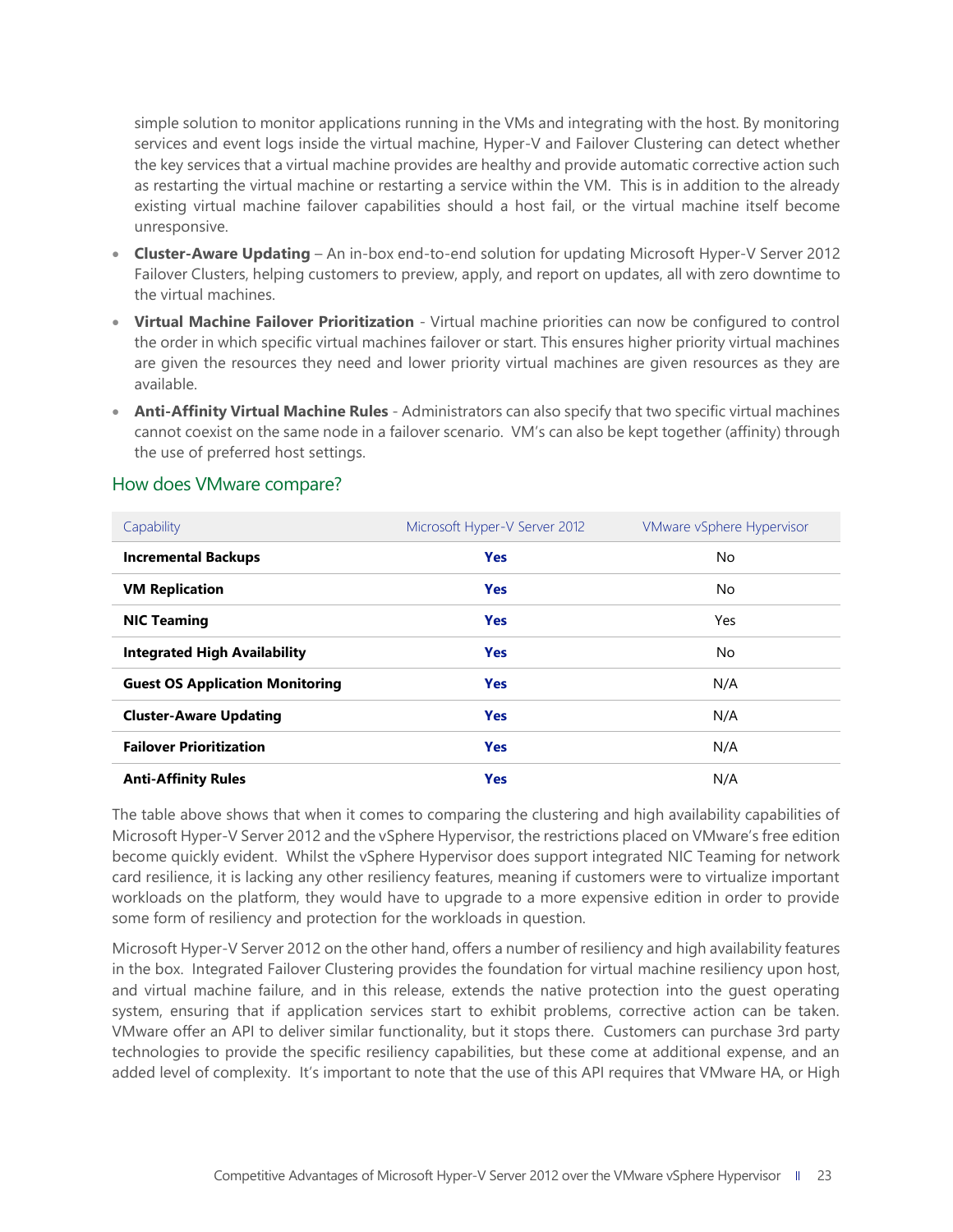Availability be enabled. Unfortunately, this isn't available in the VMware vSphere Hypervisor meaning key workloads virtualized on these hosts have no resiliency whatsoever.

For customers looking for the highest levels of availability, not only within the datacenter, but between datacenters, Hyper-V Replica, an inbox feature of Microsoft Hyper-V Server 2012, provides a streamlined, efficient and flexible way to asynchronously replicate virtual machines between sites, and in the event of a disaster, start the replicated virtual machines on the alternative site in minutes.

| <b>CON-DEMO04</b>                                                                                             |         |                                                                             |                                                                             |  |
|---------------------------------------------------------------------------------------------------------------|---------|-----------------------------------------------------------------------------|-----------------------------------------------------------------------------|--|
| <b>Replication Type:</b><br><b>Replication State:</b> Replication enabled<br><b>Replication Health: Nomal</b> | Replica | Current Replica Server: con-hyper-v5.contoso.local<br>Last synchronized at: | Current Primary Server: CON-HYPER-V4.contoso.local<br>10/11/2012 5:18:26 PM |  |
| Summary   Memory   Networking   Replication                                                                   |         |                                                                             |                                                                             |  |



Hyper-V Replica also provides the ability for customers to not only perform planned and unplanned failovers, but also perform non-disruptive testing on the DR site. Hyper-V Replica also provides a rich, comprehensive PowerShell interface for driving automated scenarios. For customers who already have investments in storage replication technologies through their SAN vendor, the improvements in Hyper-V and Failover Clustering in Microsoft Hyper-V Server 2012, ensure streamlined integration to harness those investments.

When it comes to cluster scalability, both from a physical cluster, and guest cluster perspective, Microsoft Hyper-V Server 2012 leads the way in comparison with VMware:

| Capability                                     | Microsoft Hyper-V Server 2012 | VMware vSphere Hypervisor |
|------------------------------------------------|-------------------------------|---------------------------|
| <b>Nodes per Cluster</b>                       | 64                            | N/A                       |
| <b>VMs per Cluster</b>                         | 8.000                         | N/A                       |
| <b>Maximum Guest Cluster Size (iSCSI)</b>      | <b>64 Nodes</b>               | 64                        |
| <b>Maximum Guest Cluster Size (Fiber)</b>      | <b>64 Nodes</b>               | 5                         |
| <b>Maximum Guest Cluster Size (File Based)</b> | <b>64 Nodes</b>               | $\Omega$                  |
| <b>Guest Clustering with Live Migration</b>    | <b>Yes</b>                    | N/A                       |
| <b>Guest Clustering with Dynamic Memory</b>    | <b>Yes</b>                    | No                        |

As shown in the table, Microsoft Hyper-V Server 2012 offers unprecedented scale, with up to 64 physical cluster nodes, with a maximum of 8,000 running virtual machines on that cluster. This provides large enterprises, and service providers with unprecedented scale to run significant numbers of workloads and achieve a significantly stronger return on investments. The VMware vSphere Hypervisor offers no integrated high availability features, and customers must upgrade to a higher, more costly edition of vSphere to gain those key features.

Customers who wish to construct virtual machine guest clusters, can use the standalone vSphere Hypervisor, however, VMware's support for guest clusters is severely lacking in comparison with Microsoft's flexible offerings. Customers who have invested in iSCSI storage can create guest clusters on the VMware vSphere Hypervisor using the in-guest iSCSI initiator, the same way you would if you were constructing a physical